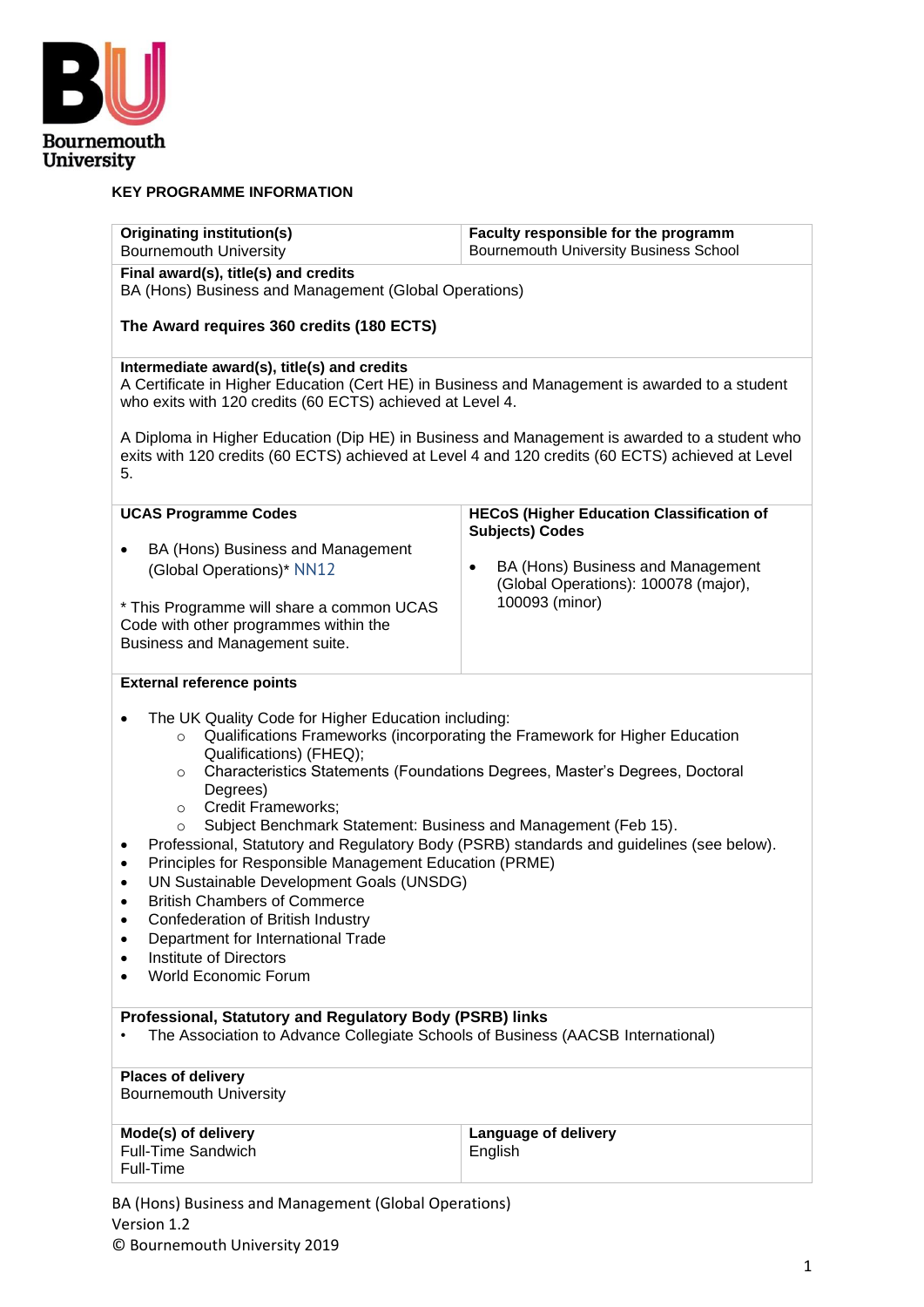| <b>Typical duration</b>                                                                                                         |                                                                                                                                                                                                                                                                                                                                                                                                                                                                                                                                                                                                                                                                                                                                                                                                                         |  |  |  |
|---------------------------------------------------------------------------------------------------------------------------------|-------------------------------------------------------------------------------------------------------------------------------------------------------------------------------------------------------------------------------------------------------------------------------------------------------------------------------------------------------------------------------------------------------------------------------------------------------------------------------------------------------------------------------------------------------------------------------------------------------------------------------------------------------------------------------------------------------------------------------------------------------------------------------------------------------------------------|--|--|--|
| 4 Years (Full-Time Sandwich)                                                                                                    |                                                                                                                                                                                                                                                                                                                                                                                                                                                                                                                                                                                                                                                                                                                                                                                                                         |  |  |  |
| 3 Years (Full-Time)                                                                                                             |                                                                                                                                                                                                                                                                                                                                                                                                                                                                                                                                                                                                                                                                                                                                                                                                                         |  |  |  |
| Level 4: 1 year<br>Level 5: 1 year<br>Level P (optional sandwich placement): 1 year<br>Level 6: 1 year                          |                                                                                                                                                                                                                                                                                                                                                                                                                                                                                                                                                                                                                                                                                                                                                                                                                         |  |  |  |
| Date of first intake                                                                                                            | <b>Expected start dates</b>                                                                                                                                                                                                                                                                                                                                                                                                                                                                                                                                                                                                                                                                                                                                                                                             |  |  |  |
| September 2020                                                                                                                  | September                                                                                                                                                                                                                                                                                                                                                                                                                                                                                                                                                                                                                                                                                                                                                                                                               |  |  |  |
| <b>Maximum student numbers</b>                                                                                                  | <b>Placements</b>                                                                                                                                                                                                                                                                                                                                                                                                                                                                                                                                                                                                                                                                                                                                                                                                       |  |  |  |
| Not applicable                                                                                                                  | <b>Full-Time Sandwich</b><br>Compulsory 30-week (minimum) Placement<br>$\bullet$<br>in Year 3 (Level P);<br>Placement must be full-time, in a position of<br>$\bullet$<br>meaningful responsibility, and formally<br>approved by BU;<br>Placement must normally comprise no more<br>$\bullet$<br>than two separate internships;<br>Students with prior work experience may be<br>$\bullet$<br>considered for exemption from Placement in<br>accordance with BU's Policies and<br>Procedures;<br>Students wishing not to undertake a<br>$\bullet$<br>Placement may transfer to the Full-Time (3-<br>year) programme.<br><b>Full-Time</b><br>Students undertaking this route are<br>$\bullet$<br>encouraged to secure shorter-term and/or<br>part-time work experience through<br>opportunities promoted via MyCareerHub. |  |  |  |
|                                                                                                                                 |                                                                                                                                                                                                                                                                                                                                                                                                                                                                                                                                                                                                                                                                                                                                                                                                                         |  |  |  |
| Partner(s)<br>Not Applicable.                                                                                                   | <b>Partnership model</b><br>Not applicable                                                                                                                                                                                                                                                                                                                                                                                                                                                                                                                                                                                                                                                                                                                                                                              |  |  |  |
| Date of this Programme Specification<br>November 2021                                                                           |                                                                                                                                                                                                                                                                                                                                                                                                                                                                                                                                                                                                                                                                                                                                                                                                                         |  |  |  |
| <b>Version number</b><br>$V1.2 - 0922$                                                                                          |                                                                                                                                                                                                                                                                                                                                                                                                                                                                                                                                                                                                                                                                                                                                                                                                                         |  |  |  |
| Approval, review or modification reference numbers<br>E20181926<br>EC2021 01, BU2020/21 01 approved 30/09/2020, previously v1.0 |                                                                                                                                                                                                                                                                                                                                                                                                                                                                                                                                                                                                                                                                                                                                                                                                                         |  |  |  |
| BUBS2122 09 approved 17/11/2021, previously 1.1                                                                                 |                                                                                                                                                                                                                                                                                                                                                                                                                                                                                                                                                                                                                                                                                                                                                                                                                         |  |  |  |
| <b>Author</b><br>Mark Ridolfo                                                                                                   |                                                                                                                                                                                                                                                                                                                                                                                                                                                                                                                                                                                                                                                                                                                                                                                                                         |  |  |  |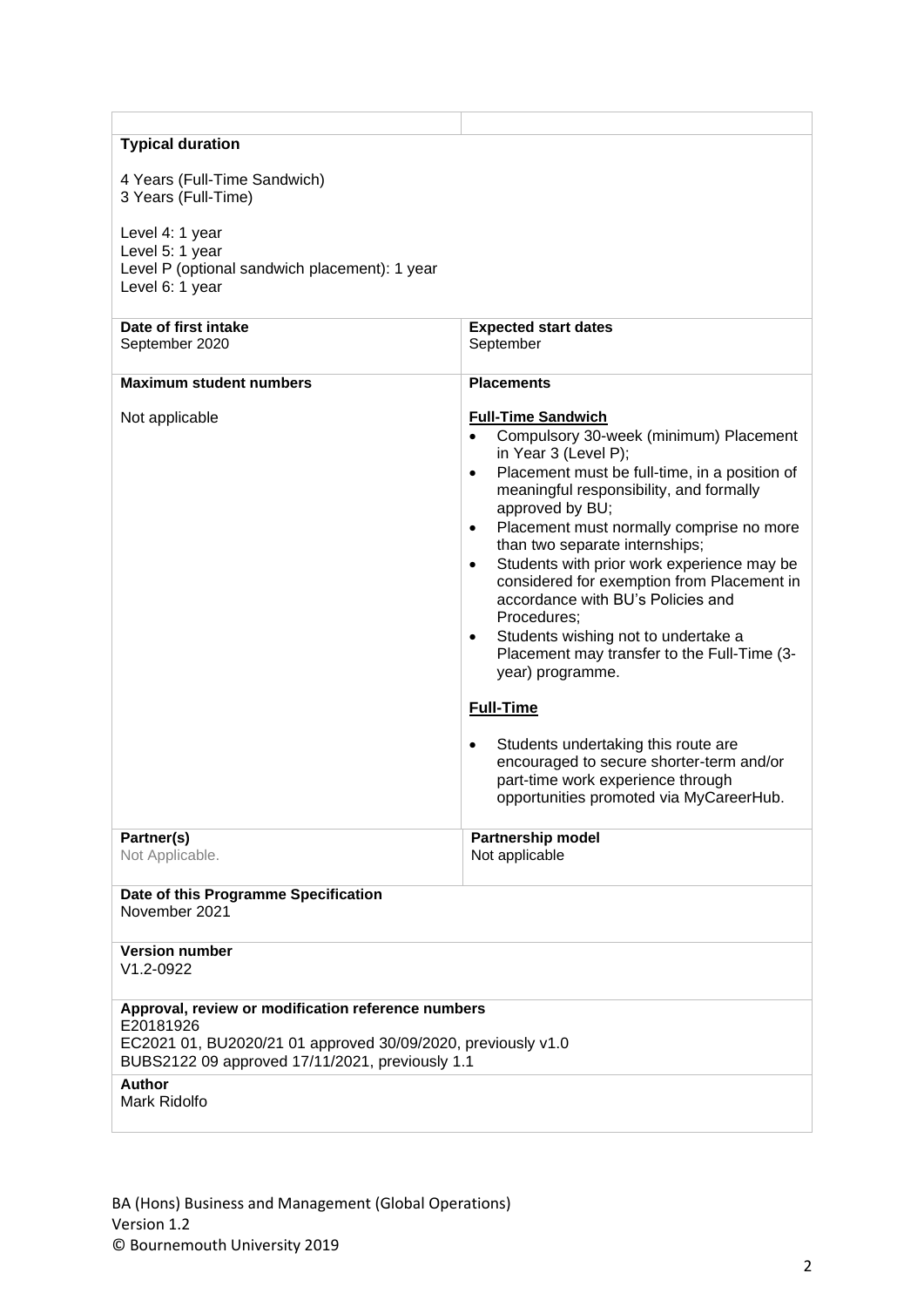## **PROGRAMME STRUCTURE**

BA (Hons) Business and Management (Global Operations) sits within the Business and Management suite of programmes, which has been developed according to the principles of 'deferred choice' and 'personalisation', to optimise opportunities for students to tailor their studies according to their personal preferences, academic strengths and future career aspirations.

Accordingly, whilst students will be able to signal their intention to graduate with this Award, by choosing specific, specialist options at Level 5, they are not required to specify their preferred Award until after Level 5. Furthermore, students may change specialisms between Levels 5 and 6, provided they have the appropriate academic underpinning to study the desired Level 6 units.

### **Programme Award and Title: BA (Hons) Business and Management (Global Operations)**

#### **Year 1/Level 4**

• Students are required to complete the 6 core units listed below, which are fundamental to understanding business and management.

| Unit Name                                                 | No. of<br>Core /<br><b>Credits</b><br><b>Option</b> |    | <b>Assessment Element</b><br>Weightings |     |          | <b>Expected</b><br>Contact | Unit<br><b>Version</b> | <b>HECoS</b><br>Code |
|-----------------------------------------------------------|-----------------------------------------------------|----|-----------------------------------------|-----|----------|----------------------------|------------------------|----------------------|
|                                                           |                                                     |    | Exam                                    | Cwk | Cwk<br>2 | hours per<br>unit          | No.                    |                      |
| Developing Management<br>Competencies                     | Core                                                | 20 |                                         | 50  | 50       | 30                         | 1.0                    | 100078               |
| <b>Global Business</b><br>Environment                     | Core                                                | 20 |                                         | 50  | 50       | 40                         |                        | 100449               |
| Introduction to Accounting                                | Core                                                | 20 | 75                                      | 25  |          | 40                         |                        | 100105               |
| Organisational Behaviour<br>and Responsible<br>Management | Core                                                | 20 | 70                                      | 30  |          | 40                         | 1.0                    | 100085               |
| <b>Business Simulation</b>                                | Core                                                | 20 |                                         | 70  | 30       | 30                         | 1.0                    | 100078               |
| <b>Fundamentals of Marketing</b>                          | Core                                                | 20 |                                         | 70  | 30       | 40                         | 1.0                    | 100075               |

**Progression requirements:** To proceed to Level 5, students must normally achieve 120 Level 4 credits.

**Exit qualification:** A Certificate in Higher Education (Cert HE) in Business and Management is awarded to a student who exits with 120 credits (60 ECTS) achieved at Level 4.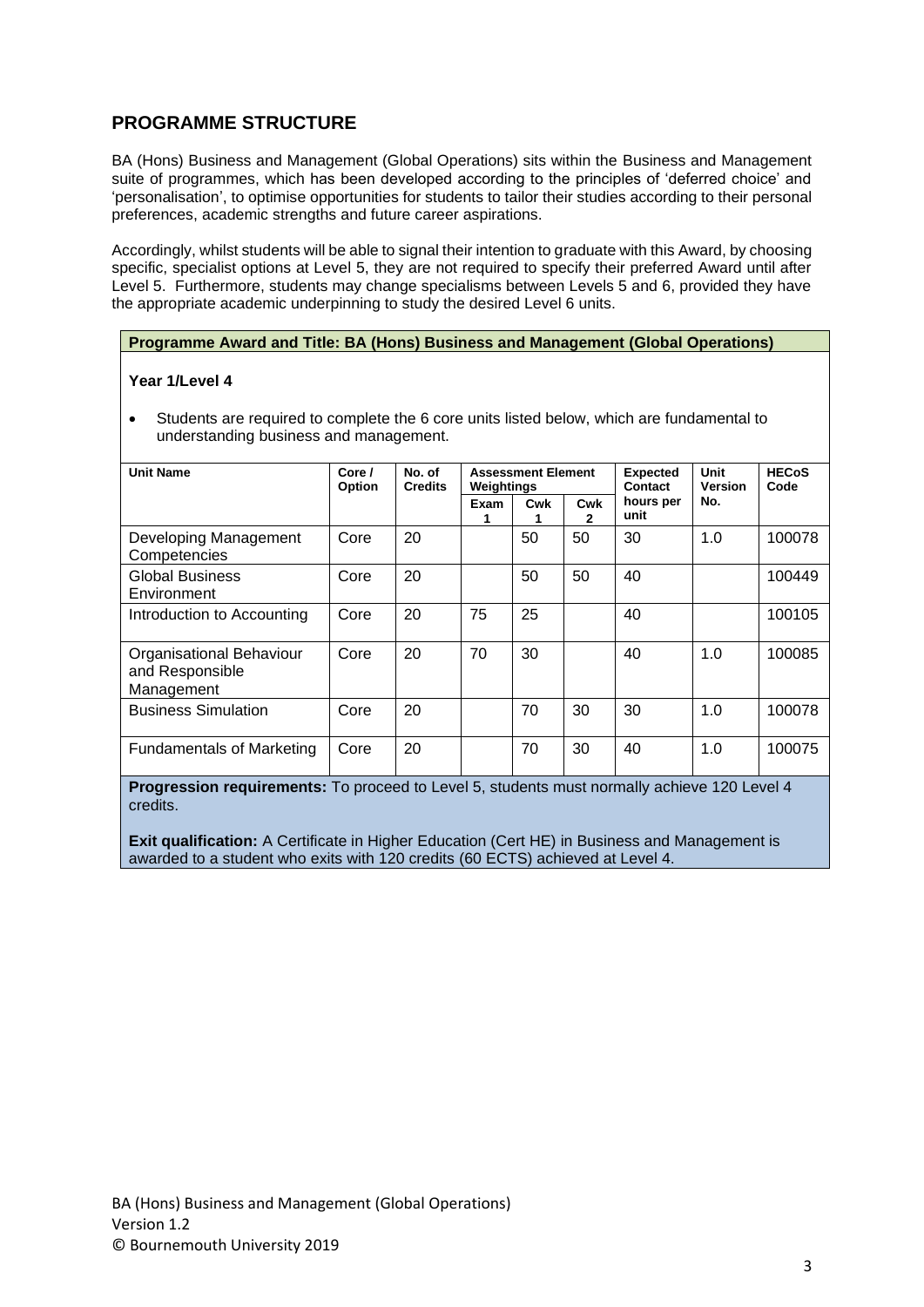### **Year 2/Level 5**

- Students are required to complete 4 core units and 2 optional units. 2 core units and 1 option are normally studied in each semester.
- Students have the opportunity, in Semester 2, to study abroad at an approved Partner University.

| <b>Unit Name</b>                                        | Core/<br>Option | No. of<br><b>Assessment Element</b><br><b>Credits</b><br>Weightings |           |          | <b>Expected</b><br><b>Contact</b><br>hours per | <b>Unit</b><br><b>Version</b><br>No. | <b>HECoS</b><br>Code |        |
|---------------------------------------------------------|-----------------|---------------------------------------------------------------------|-----------|----------|------------------------------------------------|--------------------------------------|----------------------|--------|
|                                                         |                 |                                                                     | Exam<br>1 | Cwk<br>1 | Cwk<br>$\mathbf{2}$                            | unit                                 |                      |        |
| Recruiting, Selecting and<br><b>Retaining Talent</b>    | Core            | 20                                                                  |           | 100      |                                                | 40                                   | 1.0                  | 100085 |
| <b>Strategic Management</b>                             | Core            | 20                                                                  |           | 100      |                                                | 40                                   | 1.1                  | 100810 |
| <b>Global Operations</b><br>Management                  | Core            | 20                                                                  | 50        | 50       |                                                | 40                                   | 1.0                  | 100093 |
| Supply Chain Management                                 | Core            | 20                                                                  |           | 100      |                                                | 40                                   | 1.0                  | 100093 |
| <b>Project Management</b>                               | Option          | 20                                                                  |           | 100      |                                                | 35                                   | 1.0                  | 100812 |
| Consumer Behaviour and<br>Contemporary Issues           | Option          | 20                                                                  |           | 60       | 40                                             | 40                                   | 1.0                  | 100075 |
| Branding and Integrated<br>Communications               | Option          | 20                                                                  |           | 50       | 50                                             | 40                                   | 1.0                  | 100075 |
| <b>Fundamentals of HRM</b>                              | Option          | 20                                                                  | 70        | 30       |                                                | 40                                   | 1.0                  | 100085 |
| <b>Globally Responsible</b><br><b>Business Practice</b> | Option          | 20                                                                  |           | 100      |                                                | 40                                   | 1.0                  | 100078 |
| <b>Digital Marketing</b><br><b>Fundamentals</b>         | Option          | 20                                                                  |           | 40       | 60                                             | 40                                   | 1.0                  | 100075 |

**Progression requirements:** To proceed to Placement (Full-Time Sandwich) or Level 6 (Full-Time), students must normally achieve 120 Level 5 credits. Students who have failed 20 credits, or exceptionally 40 credits, may progress to the next stage where the Assessment Board allows the student to carry the credit into the subsequent level for the next reassessment opportunity.

**Exit qualification:** A Diploma in Higher Education (Dip HE) in Business and Management is awarded to a student who exits with 120 credits (60 ECTS) at Level 4 and 120 credits (60 ECTS) achieved at Level 5.

### **Compulsory placement year in industry/business (Full-Time Sandwich mode only)**

- Compulsory 30-week (minimum) Placement in Year 3 (Level P);
- Placement must be full-time, in a position of meaningful responsibility and formally approved by BU;
- Placement must normally comprise no more than two separate internships;
- Students with prior work experience may be considered for exemption from Placement in accordance with BU's Policies and Procedures.
- Students wishing not to undertake a Placement may transfer to the Full-Time (3-year) programme.

**Progression requirements:** To proceed to Level 6, students must have met all Placement requirements, including successful completion of a Professional Development Portfolio.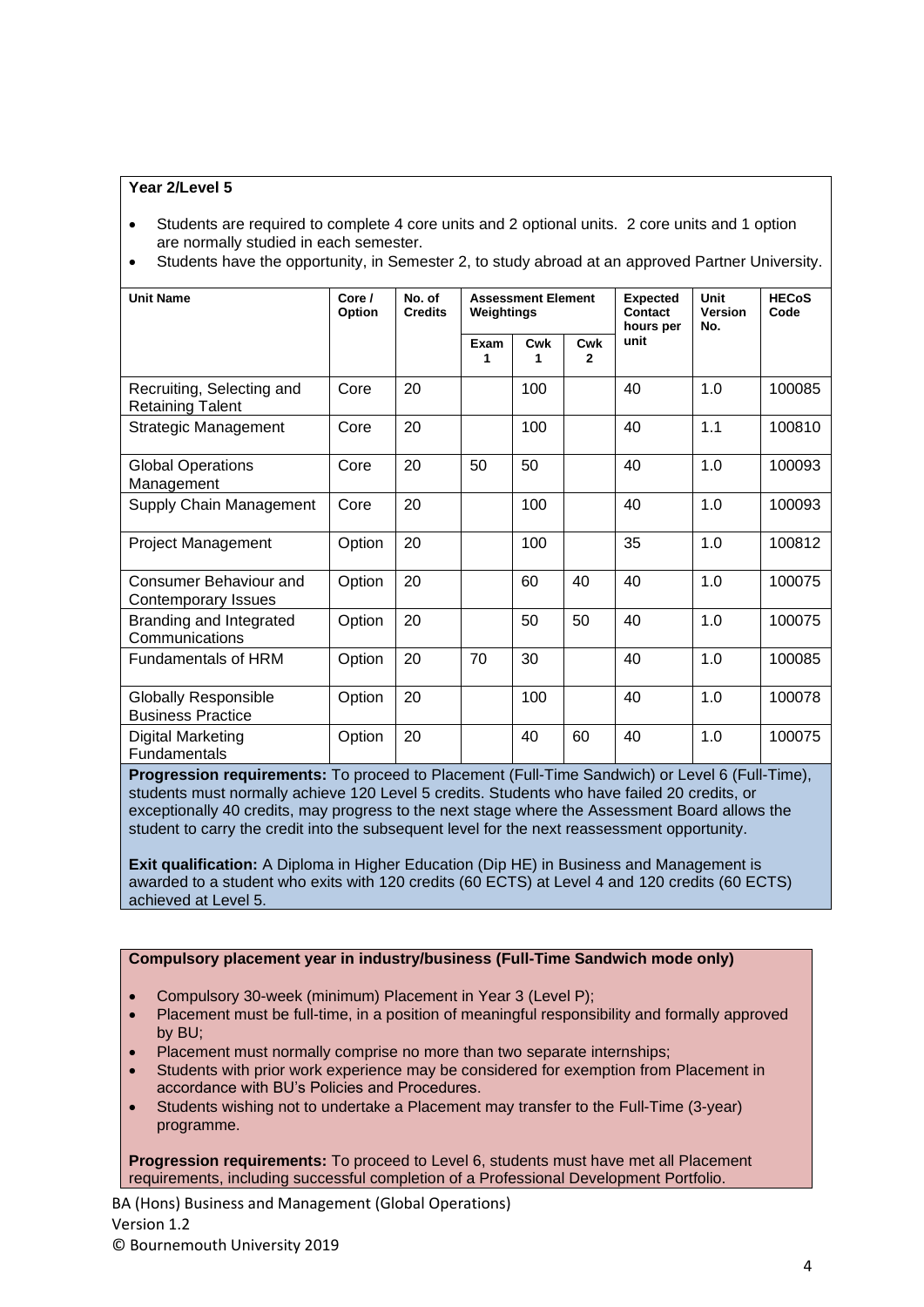### **Year 3/Level 6**

- Students are required to complete 5 core units. 4 core units are taught and the other core unit is a 40-credit Project. 3 units are normally studied in Semester 1. 1 core unit and the Project are normally studied in Semester 2.
- Students on this pathway may select from 2 Project types,:
	- o Research Project
	- o Hacking for Sustainability Project
- The topic area of the Research Project must be related to Operations.

| <b>Unit Name</b><br>Core /<br>Option         |       | No. of<br><b>Credits</b> | <b>Assessment Element</b><br>Weightings |     |          | <b>Expected</b><br>Contact | Unit<br><b>Version</b> | <b>HECoS</b><br>Code |
|----------------------------------------------|-------|--------------------------|-----------------------------------------|-----|----------|----------------------------|------------------------|----------------------|
|                                              |       |                          | Exam<br>1                               | Cwk | Cwk<br>2 | hours per<br>unit          | No.                    |                      |
| Research in Business and<br>Management       | Core  | 20                       | 30                                      | 70  |          | 40                         | 1.0                    | 100962               |
| Organisational Leadership                    | Core  | 20                       |                                         | 100 |          | 40                         | 1.0                    | 100088               |
| <b>Research Project</b>                      | Core  | 40                       |                                         | 100 |          | 20                         | 1.0                    | 100962               |
| <b>Hacking for Sustainability</b><br>Project | Core* | 40                       |                                         | 100 |          | 20                         | 1.0                    | 100962               |
| <b>Global Operations</b><br>Strategy         | Core  | 20                       | 50                                      | 50  |          | 40                         | 1.0                    | 100093               |
| Global Supply Chain<br>Management            | Core  | 20                       |                                         | 100 |          | 40                         | 1.0                    | 100093               |

### **\* Students must select one Project type**

**Exit qualification:** BA (Hons) Business and Management (Global Operations)

**Sandwich UG award:** Requires 120 (60 ECTS) credits at Level 4, 120 credits (60 ECTS) at Level 5, 120 credits (60 ECTS) and successful completion of a Placement year.

**Full-Time UG award:** Requires 120 (60 ECTS) credits at Level 4, 120 credits (60 ECTS) at Level 5 and 120 credits (60 ECTS).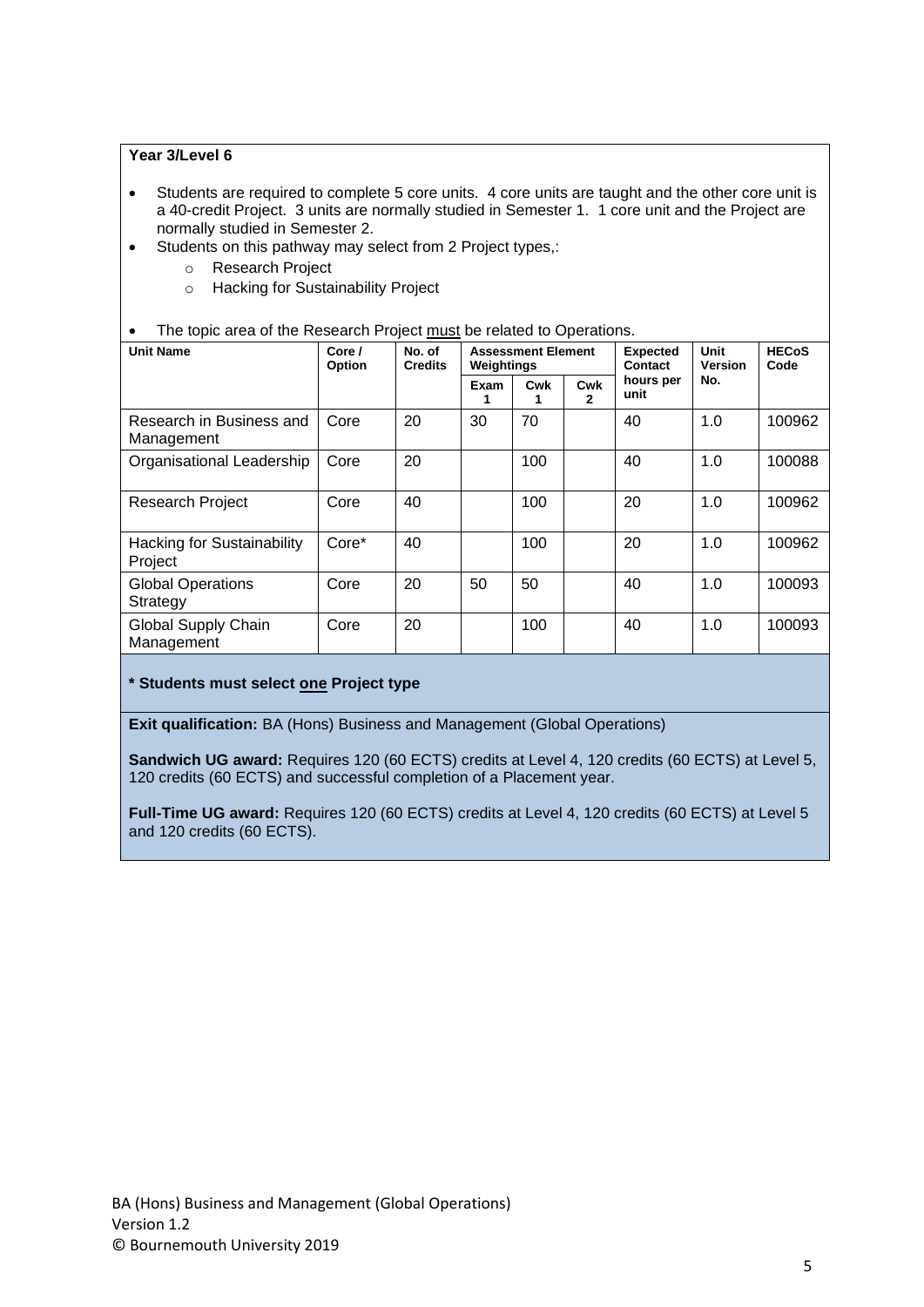## **AIMS OF THE DOCUMENT**

The aims of this document are to:

- define the structure of the programme;
- specify the programme award titles;
- identify programme and level learning outcomes:
- articulate the regulations governing the awards defined within the document.

### **AIMS OF THE PROGRAMME**

The Business and Management suite of programmes has been developed in accordance with the Subject Benchmark Statement for Business and Management (February 2015), which states that the purpose of business and management programmes is threefold:

- increasing understanding of organisations, their management, the economy and the business environment;
- preparation for and development of a career in business and management;
- enhancement of a wide range of skills and attributes which equip students to become effective global citizens.

The provision has been informed by a wide range of internal and external reference points, including:

- BU Business School Industry Advisory Board
- BU Business Studies Alumni LinkedIn group
- BU Business Studies Alumni Panel
- BU Centre for Excellence in Learning
- British Chambers of Commerce
- The Confederation of British Industry (CBI)
- The Department for International Trade (DIT)
- The Institute of Directors (IoD)
- Principles for Responsible Management Education (PRME)
- The UK Quality Code for Higher Education
- UN Sustainable Development Goals (UNSDG)
- The World Economic Forum

The design of the Programmes has also been informed by the expectations and requirements of the following Professional, Statutory and Regulatory Bodies:

- The Association to Advance Collegiate Schools of Business (AACSB International)
- The Association for Chartered Certified Accountants (ACCA)
- The Association for Project Management (APM)
- The Chartered Management Institute (CMI)
- The Chartered Institute of Management Accountants (CIMA)
- The Chartered Institute of Marketing (CIM)
- The Institute of Direct and Digital Marketing (IDM)
- The Institute of Chartered Accountants in England and Wales (ICAEW)

Accordingly, Bournemouth University's Business and Management programmes aim to develop critically informed, responsible, versatile, agile and resourceful graduates who:

- possess the knowledge, skills, values, behaviours and personal attributes to manage effectively in a range of dynamic organisational contexts;
- are critically aware of the wider impact of decisions on organisational stakeholders and society;
- have highly-developed team-working, communication, interpersonal, problem-solving and research skills;
- are able to independently manage their own learning, personal and professional development.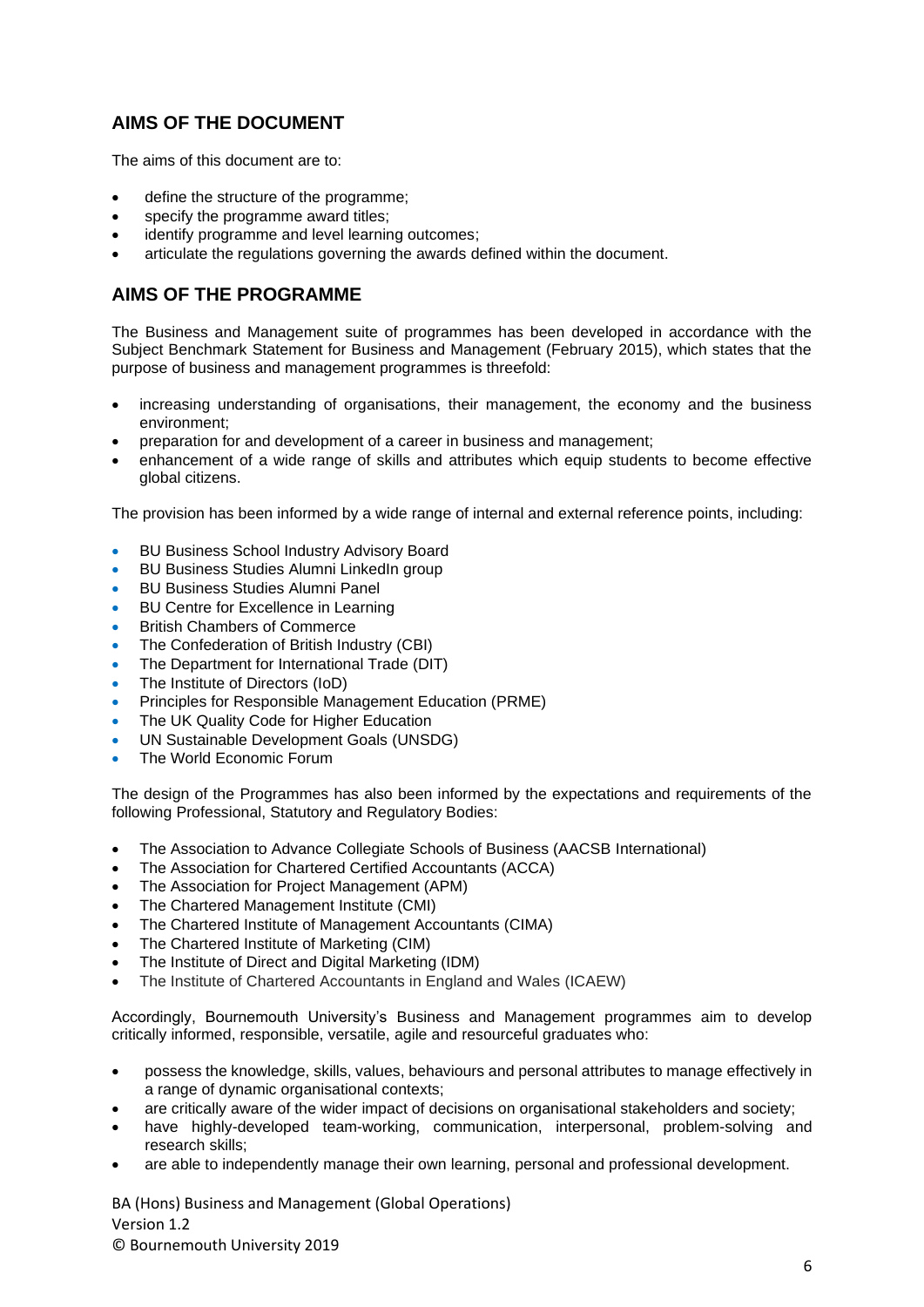Graduates from these programmes will be able to operate professionally and effectively in a range of industrial, commercial and professional contexts, and improve an organisation's ability to perform, change and compete. Their subject-specific knowledge, combined with strong interpersonal, managerial and practical competencies will allow them to pursue management opportunities across a wide spectrum of roles, organisations and sectors, both at home and internationally.

Emphasis within all programmes is placed on the acquisition and informed application of knowledge and understanding, as well as the development of professional skills, values, behaviours, capabilities and personal qualities to act upon that knowledge. Throughout their studies, students are required to engage critically, by considering such issues as the social, ethical and political impact of decisions, managing diversity, being globally aware, and dealing with uncertainty and ambiguity. Students are encouraged to develop their full potential in a challenging, enterprising and stimulating learning environment, in which there is a strong emphasis on developing autonomy, resourcefulness and the abilities to manage themselves and others.

The development of personal and professional effectiveness, employability skills, global awareness and responsible citizenship features prominently throughout the programme, requiring students to critically reflect upon, and evidence, *inter alia*:

- ability to build and maintain relationships, and work collaboratively, both internally and with external stakeholders, with an awareness of mutual interdependence;
- ability to value diversity and work with people from a range of backgrounds and cultures;
- effective performance within a team environment, including leadership, followership, negotiation, team building, influencing and project management skills;
- effective communication and listening skills, including the ability to produce clear, structured communications in a variety of media and for a range of purposes;
- emotional intelligence and empathy;
- conceptual and critical thinking, analysis, synthesis and evaluation;
- a critical understanding of, and commitment to, ethical management, sustainability and responsible business practice;
- self-management, including a readiness to accept responsibility, become an independent learner, be resilient, proactive and appropriately assertive, and to plan, organise and manage time;
- self-awareness, self-reflection, and a commitment to personal and professional development.

#### **Core content (business and management)**

All students joining the Programme at Level 4 are required to study the following core units, which enable students to develop knowledge, understanding and skills in subject areas that are fundamental to business and management:

#### **Level 4:**

- ❖ Developing Management Competencies
- ❖ Global Business Environment
- ❖ Introduction to Accounting
- ❖ Organisational Behaviour and Responsible Management
- ❖ Business Simulation
- ❖ Fundamentals of Marketing

#### **Level 5:**

- ❖ Recruiting, Selecting and Retaining Talent
- ❖ Strategic Management

#### **Level 6:**

- ❖ Research in Business and Management
- ❖ Organisational Leadership
- ❖ Project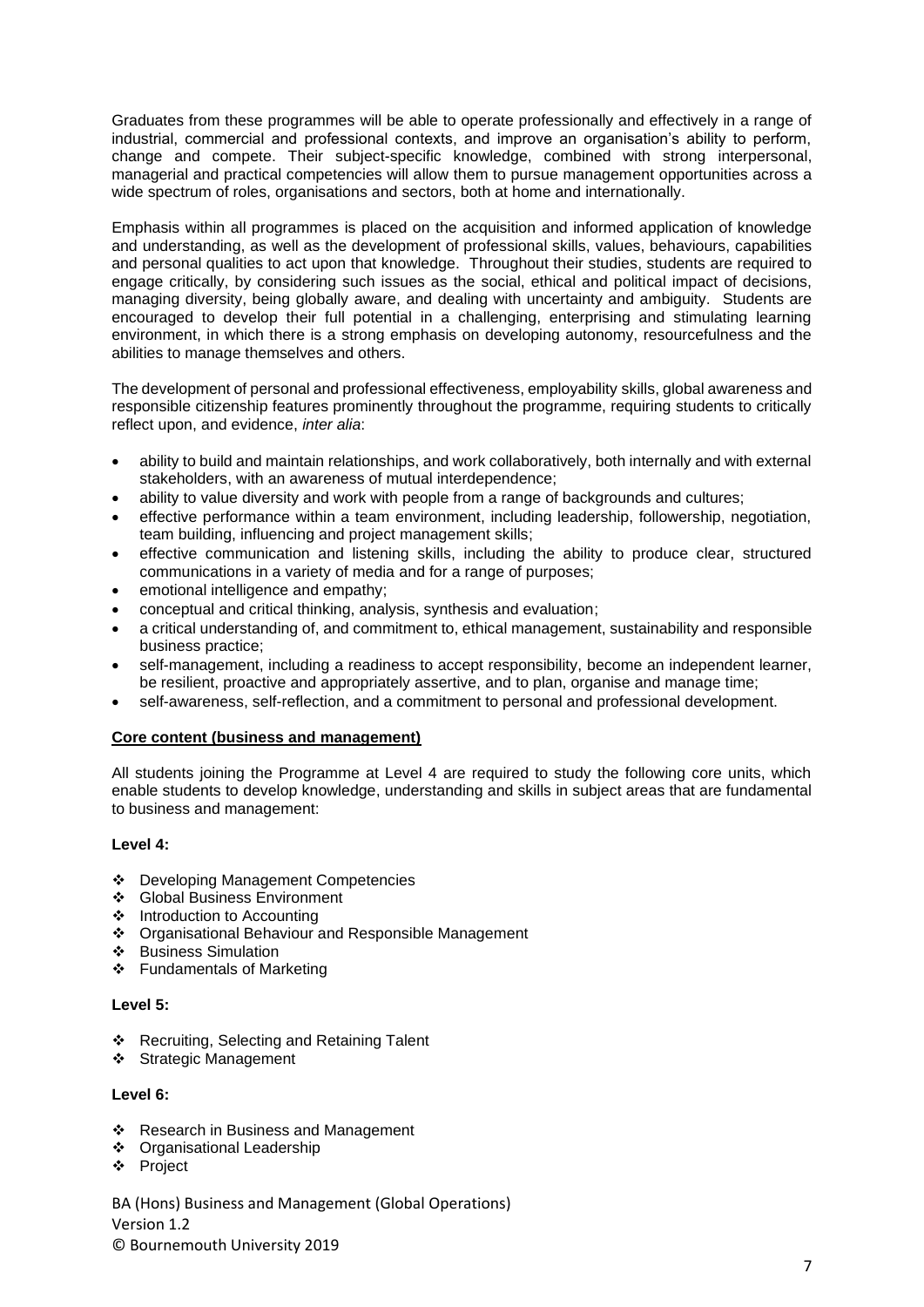### **Subject-specific content (for more details, please refer to the relevant Unit Specifications)**

In addition, the BA (Hons) Business and Management (Global Operations) programme aims to enable students to develop knowledge, understanding and skills in the areas of operations management, operations strategy and supply chain management in a global context. Students will develop a critical appreciation of the roles and impact of operations and supply chain management on the success and growth of an organisation. Many companies serve multiple global markets with products sourced and produced across many continents. In this increasingly interconnected and interdependent global economy, the process of delivering supplies and goods from one place to another is accomplished by means of technological innovation. Students will develop a strategic understanding of how global operations and supply chain, through planning, sourcing, making, delivering and returning products and services to global businesses and their customers, can achieve competitive advantages for the firm.

### **ALIGNMENT WITH THE UNIVERSITY'S STRATEGIC PLAN**

The Business and Management suite of Programmes is fully aligned with the BU 2025 Strategic Plan, BU's Fusion vision and outcomes, and its values of excellence, inclusivity, responsibility and creativity:

- All our programmes fuse relevant, inclusive and contemporary curricula with the expertise of the teaching team, as well as industry practitioners, both within and beyond the university's campus (A1-A3; B3; C1; C2; D1; D2);
- Learning, teaching and assessment are informed by the current research, education and professional practice interests of the teaching team and relevant external collaborators and partners (A1-A3; B1-B3; C1; D1; D2);
- Our programmes equip students with the intellectual, practical and transferable skills for future employment (A3; B1; C1; C2; D1; D2);
- Our students develop a critical understanding of ethical management, corporate governance and social responsibility, sustainability, and responsible business practice (C1-3; D1; D2);
- Our curricula enable students to develop cultural awareness and/or an appreciation of their subject within a global context through the study of units with an international focus, as well as through opportunities to study and/or work abroad (A1; A2; C2; D3).

Additionally, our programmes align with other key BU priorities, as follows:

- All programmes align with BU's *Common Academic Structure*;
- In accordance with BU's Academic Regulations, Policies and Procedures, a ll our programmes have entry and exit points at the beginning and end of each Level;
- In order to allow students to better personalise their studies, the programmes are structured according to the principle of deferred choice, enabling students to tailor their studies according to their personal preferences, academic strengths and future career aspirations;
- Our assessment strategy has been fully aligned with the *6C Principles of Assessment Design Policy,* except where PSRB requirements determine otherwise;
- Our programmes align with BU's internationalisation agenda in several ways:
	- o units are delivered by academics from all over the world;
		- o the international focus of our curricula ensures that our students understand their subject specialism in a global context;
		- o they provide opportunities for students to study and/or work abroad;
		- o direct entry onto Level 5 or Level 6 is permitted on the basis of Recognition of Prior Learning / Progression.
- Programme delivery makes full use of BU's virtual learning environment (VLE), Brightspace, through which students can remotely access programme-related materials and additional information / support, as well as submit assessment;
- Learning, teaching and assessment on these programmes are informed by BU's 'Centre for Excellence in Learning' (CEL), including the Technology Enhanced Learning (TEL) strategy. Accordingly, blended learning, flipped learning, co-creation, feedback / feed-forward, patchwork assessment, phased assessment, and other dynamic and innovative pedagogical approaches are embedded within the programmes;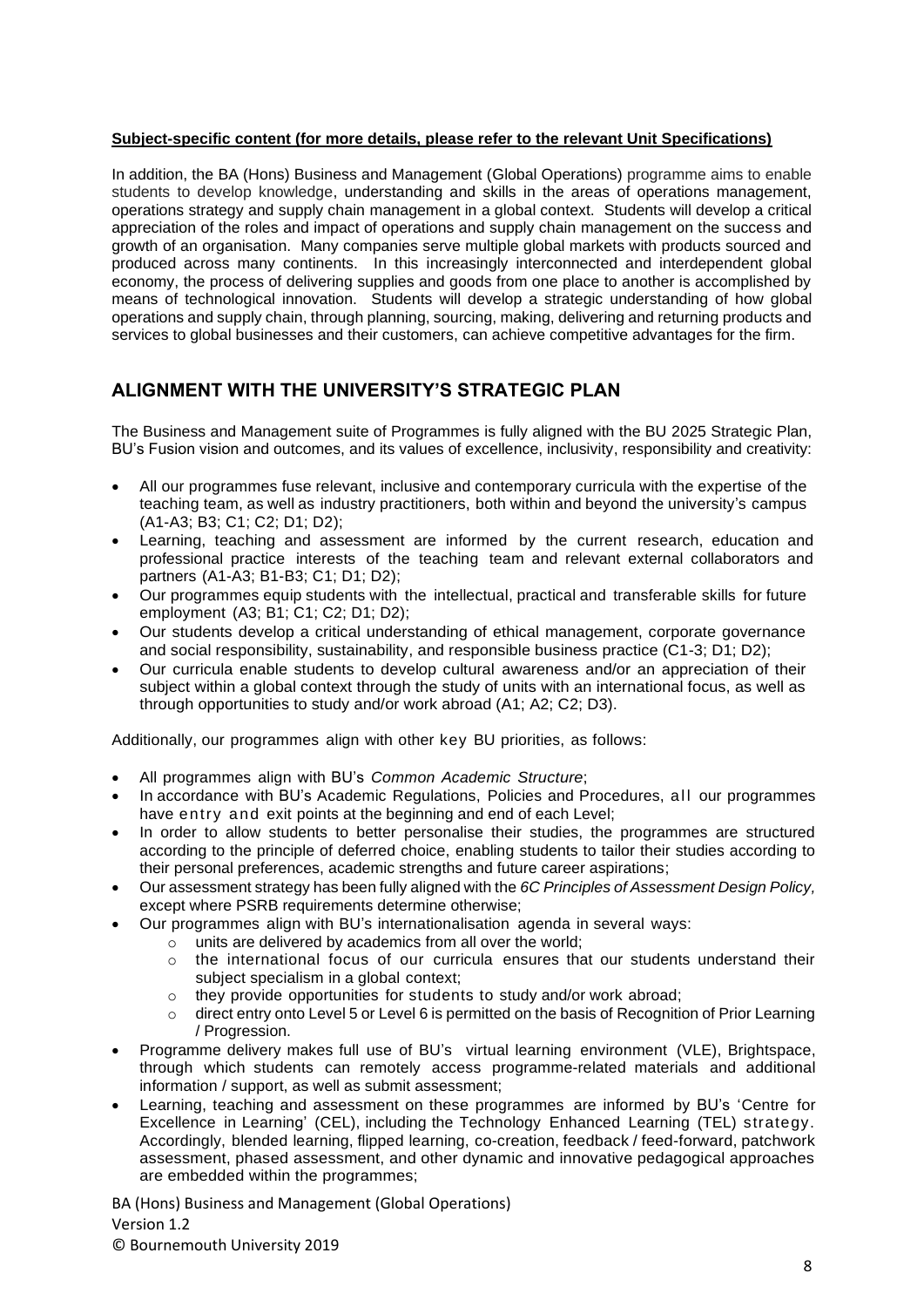- In line with BU's commitments to responsibility and sustainability, the Business and Management curriculum is delivered in accordance with the Principles for Responsible Management Education (PRME), as well as with the UN Sustainability Development Goals (UNSDG);
- The programmes have been designed in accordance with the requirements of the AACSB International, in respect of Assurance of Learning (AoL), as well as to ensure that innovation, engagement and impact are emphasised throughout the curriculum.

### **LEARNING HOURS AND ASSESSMENT**

Bournemouth University's taught programmes are composed of units of study, which are assigned a credit value indicating the amount of learning undertaken. The credit value of all Business and Management units, with the exception of the Level 6 Project, is 20 credits. The credit value of the Project is 40 credits.

20 credits equates to 200 study hours required of the student, including lectures, seminars, assessment and independent study. 20 Bournemouth University credits are equivalent to 10 European Credit Transfer System (ECTS) credits.

Contact hours may take the form of timetabled / scheduled sessions, such as lectures, seminars, demonstrations, lab sessions, one-to-one tutorials, assessment feedback sessions and so on, but may also take the form of virtual contact, e.g. via email, Brightspace (VLE) and other forms of technology.

The number of contact hours for most taught Business and Management units is normally equivalent to 40 hours. However, on units with a particularly strong focus on independent learning and/or groupbased assessment, and which seek to simulate real life scenarios, the number of contact hours may be fewer. For example, the following units will typically include 30/35 hours of contact:

- Developing Management Competencies (L4)
- Business Simulation (L4)

The Level 6 Project is based on 20 hours of contact, primarily composed of individual supervision tutorials, Project Forums (Lectures) and virtual support, e.g. via email, Brightspace and other forms of technology.

The assessment workload for a unit takes into account the total time devoted to study, including the assessment workload (i.e. formative and summative assessment) and the taught elements and independent study workload (i.e. lectures, seminars, preparatory work, practical activities, reading, critical reflection).

Assessment per 20-credit unit normally consists of 3,000 words or equivalent, except where PSRB requirements determine that the assessment load must be greater. Where this is the case, the Unit Specification will specify the assessment load and associated PSRB.

Level 6 Projects are distinct from other assessment types, in that the word count for these assignments is 5,000 words per 20 credits, recognising that undertaking an in-depth piece of original research as the capstone to a degree is pedagogically sound.

## **STAFF DELIVERING THE PROGRAMME**

Students will usually be taught by a combination of senior academic staff and others who have relevant expertise, including – where appropriate according to the content of the unit – academic staff, qualified professional practitioners, demonstrators/technicians and research students.

Since our Business and Management programmes focus significantly on the needs and expectations of employers, as well as organisational contexts and challenges, some assessments, e.g. presentations, simulations, practical exercises, may also be evaluated formatively by qualified professional practitioners, who will typically provide informal feedback at the time of the assessment.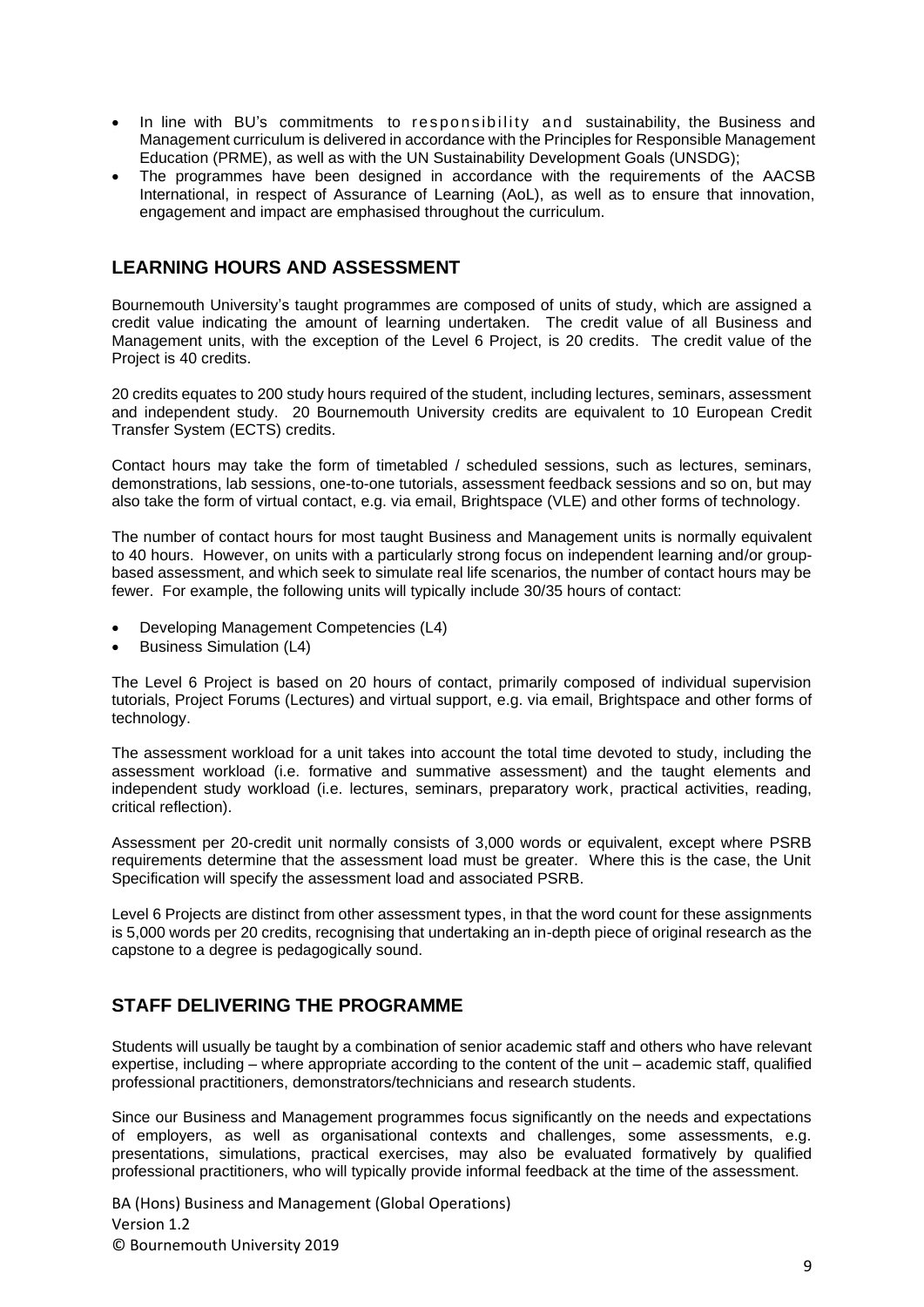## **INTENDED LEARNING OUTCOMES – AND HOW THE PROGRAMME ENABLES STUDENTS TO ACHIEVE AND DEMONSTRATE THE INTENDED LEARNING OUTCOMES**

### **PROGRAMME AND LEVEL 6 INTENDED PROGRAMME OUTCOMES**

Level 6 presents students with a dynamic, challenging and intensive learning experience, and the opportunity to specialise in Global Operations. In addition to the three Core units of 'Research in Business and Management', 'Organisational Leadership' and the 'Project', students undertake two specialist, complementary units in Global Operations Strategy and Global Supply Chain Management, providing them with the opportunity to explore a range of concepts and themes, which they might then explore further within their Project. In order to prepare students for the Project, and enable them to develop a Proposal, the 'Research in Business and Management' unit provides students with the fundamental knowledge, understanding, theories, practices, tools and techniques required to undertake research activities. At Level 6, the steps put in place at Levels 4 and 5, to encourage an appropriate culture, with an emphasis placed on self-managed learning, should now be evident. Students will be expected to take even greater responsibility for their learning experience and show themselves to be near-autonomous learners. Level 6 students are also expected to demonstrate high levels of resilience, as well as the ability to manage information gaps, complexity, uncertainty and ambiguity.

|                | A: Subject knowledge and understanding                                                                                                                                                                                                                                                                                                                        | The following learning and teaching and                                                                                                                                                                                                                                                                                                     |
|----------------|---------------------------------------------------------------------------------------------------------------------------------------------------------------------------------------------------------------------------------------------------------------------------------------------------------------------------------------------------------------|---------------------------------------------------------------------------------------------------------------------------------------------------------------------------------------------------------------------------------------------------------------------------------------------------------------------------------------------|
| of:            | This Programme / Level 6 provides opportunities for students<br>to develop and demonstrate knowledge and understanding                                                                                                                                                                                                                                        | assessment strategies and methods<br>enable students to achieve and to<br>demonstrate the Programme / Level 6<br>learning outcomes:                                                                                                                                                                                                         |
| A1<br>A3<br>А4 | organisations and the complex, diverse and dynamic<br>contexts and environments in which they operate;<br>A2 business, management, organisational and leadership<br>theories, models, frameworks, functions and processes;<br>the scope and limitations of current knowledge,<br>understanding and practices;<br>pervasive, contemporary and emerging issues; | Learning and teaching strategies and<br>methods (referring to numbered<br>Intended Learning Outcomes):<br>lectures (A1-A6);<br>$\bullet$<br>seminars (A1-A6);<br>٠<br>guided study (A1-A6);<br>$\bullet$<br>use of the VLE (A1-A6);<br>$\bullet$<br>independent study (A1-A6);<br>$\bullet$<br>collaborative learning (A1-A6).<br>$\bullet$ |
| A5             | tools, techniques and methods for undertaking research;                                                                                                                                                                                                                                                                                                       |                                                                                                                                                                                                                                                                                                                                             |
| A6             | the further and specific application of the above to the<br>field of Global Operations.                                                                                                                                                                                                                                                                       | Assessment strategies and methods<br>(referring to numbered Intended<br>Learning Outcomes):<br>essays / reports (A1-A6);<br>$\bullet$                                                                                                                                                                                                       |
|                |                                                                                                                                                                                                                                                                                                                                                               | collaborative assessment (A1-A6);<br>$\bullet$<br>examinations (A1-A6);<br>$\bullet$<br>digital artefacts (A1-A6);<br>$\bullet$<br>presentations (A1-A6);<br>$\bullet$<br>simulations / role plays (A1-A6);<br>$\bullet$<br>project (A1-A6).                                                                                                |
|                | <b>B: Intellectual skills</b>                                                                                                                                                                                                                                                                                                                                 | The following learning and teaching and                                                                                                                                                                                                                                                                                                     |
| to:            | This Programme / Level 6 provides opportunities for students                                                                                                                                                                                                                                                                                                  | assessment strategies and methods<br>enable students to achieve and to<br>demonstrate the Programme / Level 6<br>learning outcomes:                                                                                                                                                                                                         |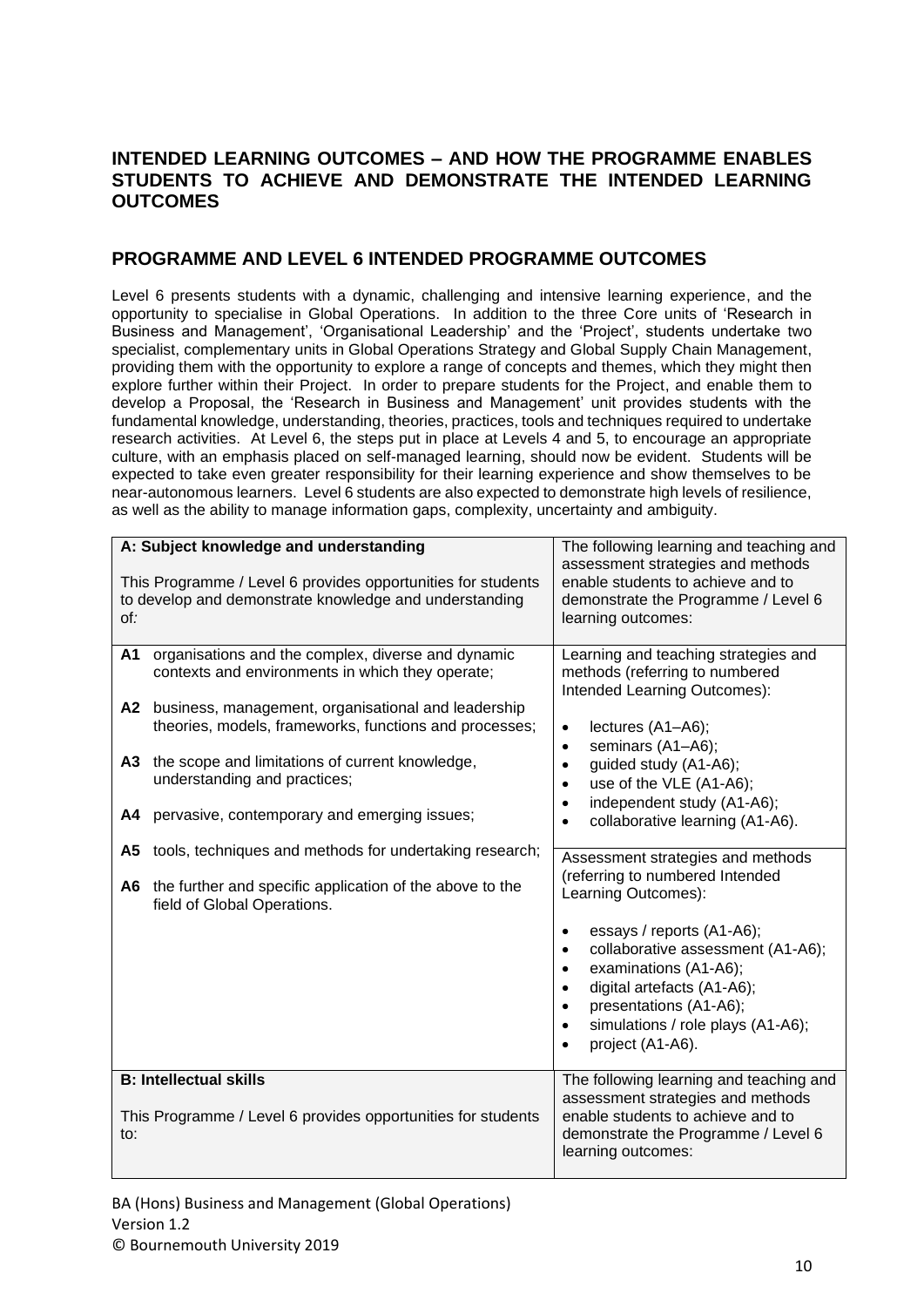| B1<br><b>B2</b><br><b>B3</b><br>B4                       | critically evaluate and apply concepts, theories and<br>models to analyse complex and dynamic situations;<br>collate and integrate evidence from a range of sources<br>to support findings and generate proposed solutions and<br>hypotheses;<br>analyse and synthesise information, identifying implicit<br>values, detecting false logic or reasoning, and ensuring<br>that conclusions are supported by evidence;<br>apply appropriate knowledge and skills, in familiar and<br>unfamiliar contexts, to identify, define and resolve<br>complex problems.       | Learning and teaching strategies and<br>methods (referring to numbered<br>Intended Learning Outcomes):<br>lectures (B1-B4);<br>$\bullet$<br>seminars (B1-B4);<br>$\bullet$<br>guided study (B1-B4);<br>$\bullet$<br>use of the VLE (B1-B4);<br>$\bullet$<br>independent study (B1-B4);<br>$\bullet$<br>collaborative learning (B1-B4).<br>$\bullet$<br>Assessment strategies and methods<br>(referring to numbered Intended<br>Learning Outcomes):<br>essays / reports (B1-B4);<br>$\bullet$<br>collaborative assessment (B1-B4);<br>$\bullet$<br>examinations (B1-B4);<br>$\bullet$<br>digital artefacts (B1-B4);<br>$\bullet$<br>presentations (B1-B4);<br>$\bullet$<br>simulations / role plays (B1-B4);<br>$\bullet$<br>project (B1-B4).<br>$\bullet$ |
|----------------------------------------------------------|--------------------------------------------------------------------------------------------------------------------------------------------------------------------------------------------------------------------------------------------------------------------------------------------------------------------------------------------------------------------------------------------------------------------------------------------------------------------------------------------------------------------------------------------------------------------|-----------------------------------------------------------------------------------------------------------------------------------------------------------------------------------------------------------------------------------------------------------------------------------------------------------------------------------------------------------------------------------------------------------------------------------------------------------------------------------------------------------------------------------------------------------------------------------------------------------------------------------------------------------------------------------------------------------------------------------------------------------|
| to:                                                      | <b>C: Practical skills</b><br>This Programme / Level 6 provides opportunities for students                                                                                                                                                                                                                                                                                                                                                                                                                                                                         | The following learning and teaching and<br>assessment strategies and methods<br>enable students to achieve and to<br>demonstrate the Programme / Level 6<br>learning outcomes:                                                                                                                                                                                                                                                                                                                                                                                                                                                                                                                                                                            |
| C <sub>1</sub><br>C <sub>2</sub><br>C <sub>3</sub><br>C4 | demonstrate high levels of confidence, competence and<br>professionalism in the use of information and digital<br>technologies, including working effectively in an online<br>environment;<br>locate, extract and interpret data from multiple sources,<br>acknowledging and referencing sources in accordance<br>with prescribed referencing and ethical requirements;<br>communicate professionally in a range of different<br>contexts and scenarios, using a variety of media /<br>channels;<br>prepare and present data in a range of appropriate<br>formats. | Learning and teaching strategies and<br>methods (referring to numbered<br>Intended Learning Outcomes):<br>lectures (C1-C4);<br>$\bullet$<br>seminars (C1-C4);<br>$\bullet$<br>guided study (C1-C4);<br>$\bullet$<br>use of the VLE (C1-C4);<br>$\bullet$<br>independent study (C1-C4);<br>collaborative learning (C1-C4).<br>Assessment strategies and methods<br>(referring to numbered Intended<br>Learning Outcomes):<br>essays / reports (C1-C4);<br>$\bullet$<br>collaborative assessment (C1-C4);<br>$\bullet$<br>examinations (C1-C4);<br>$\bullet$                                                                                                                                                                                                |
|                                                          | D: Transferable skills<br>This Programme / Level 6 provides opportunities for students                                                                                                                                                                                                                                                                                                                                                                                                                                                                             | digital artefacts (C1-C4);<br>$\bullet$<br>presentations (C1-C4);<br>$\bullet$<br>simulations / role plays (C1-C4);<br>$\bullet$<br>project (C1-C4).<br>$\bullet$<br>The following learning and teaching and<br>assessment strategies and methods<br>enable students to achieve and to                                                                                                                                                                                                                                                                                                                                                                                                                                                                    |
| to:                                                      |                                                                                                                                                                                                                                                                                                                                                                                                                                                                                                                                                                    | demonstrate the Programme / Level 6<br>learning outcomes:                                                                                                                                                                                                                                                                                                                                                                                                                                                                                                                                                                                                                                                                                                 |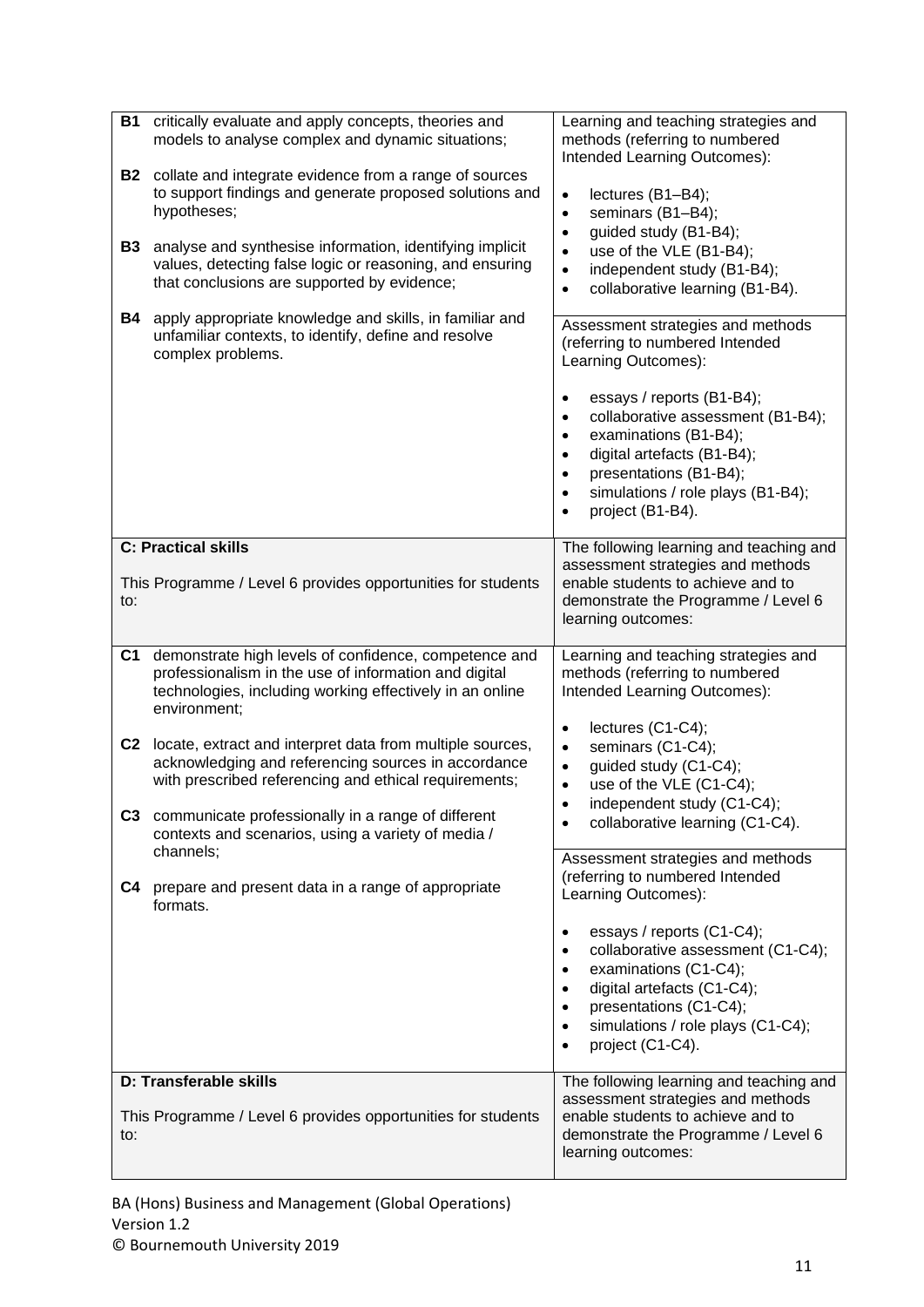| D1             | perform professionally and sensitively when working in              | Learning and teaching strategies and           |
|----------------|---------------------------------------------------------------------|------------------------------------------------|
|                | collaboration with others;                                          | methods (referring to numbered                 |
|                |                                                                     | Intended Learning Outcomes):                   |
| D <sub>2</sub> |                                                                     |                                                |
|                | deploy a range of high-level interpersonal skills,                  |                                                |
|                | including effective listening, negotiating, conflict                | lectures (D1-D6);                              |
|                | resolution, persuasion and presentation;                            | seminars (D1-D6);<br>$\bullet$                 |
|                |                                                                     | guided study (D1-D6);                          |
| D <sub>3</sub> | demonstrate openness and sensitivity to diversity in                |                                                |
|                |                                                                     | use of the VLE (D1-D6);                        |
|                | terms of other people, cultures and practices;                      | independent study (D1-D6);                     |
|                |                                                                     | collaborative learning (D1-D6).                |
| D4             | manage their own motivation, tasks and behaviour in                 |                                                |
|                | enterprising, creative, innovative and professionally               |                                                |
|                | appropriate ways;                                                   | Assessment strategies and methods              |
|                |                                                                     | (referring to numbered Intended                |
|                |                                                                     | Learning Outcomes):                            |
|                | <b>D5</b> evidence the ability to reflect, upon self and others, in |                                                |
|                | order to improve learning and performance;                          | essays / reports (D1-D6);<br>$\bullet$         |
|                |                                                                     | collaborative assessment (D1-D6);              |
| D6             | demonstrate high levels of resilience, as well as the               |                                                |
|                | ability to manage information gaps, complexity,                     | examinations (D1-D6);                          |
|                | uncertainty and ambiguity.                                          | digital artefacts (D1-D6);                     |
|                |                                                                     | presentations (D1-D6);                         |
|                |                                                                     |                                                |
|                |                                                                     | simulations / role plays (D1-D6);<br>$\bullet$ |
|                |                                                                     | project (D1-D6)                                |
|                |                                                                     |                                                |

## **LEVEL 5/DipHE INTENDED LEVEL OUTCOMES**

Level 5 presents students with the opportunity, in addition to the two Core units, 'Recruiting, Selecting and Retaining Talent' and 'Strategic Management', to focus on Operations and Supply Chain Management through the study of two specialist units. They can also further personalise their studies by selecting two options from the business and management suite. The two Core units provide critical underpinning in respect not only of the Placement, but of Level 6 and beyond. 'Recruiting, Selecting and Retaining Talent' focuses on preparing students for the world of work, and in particular application, recruitment and selection processes, from both a practical and academic perspective. 'Strategic Management' provides students with a critical understanding of strategy in a business and organisational context. At Level 5, the culture of the course and the style of working expected of students focuses on encouraging students to further enhance their self-reliance, resilience, teamworking skills, communication skills and professionalism.

|          | A: Knowledge and understanding<br>Level 5 provides opportunities for students to develop and<br>demonstrate knowledge and understanding of:                             | The following learning and teaching and<br>assessment strategies and methods<br>enable students to achieve and to<br>demonstrate the Level 5 learning<br>outcomes: |
|----------|-------------------------------------------------------------------------------------------------------------------------------------------------------------------------|--------------------------------------------------------------------------------------------------------------------------------------------------------------------|
| A1<br>A2 | theories, practices, tools and techniques associated with<br>recruitment, selection and talent management;<br>theories, practices, tools and techniques associated with | Learning and teaching strategies and<br>methods (referring to numbered<br>Intended Learning Outcomes):                                                             |
| A3       | strategic analysis and management;<br>theories, practices, tools and techniques associated with                                                                         | lectures (A1-A4);<br>٠<br>seminars (A1-A4);<br>guided study (A1-A4);<br>$\bullet$                                                                                  |
| A4       | global operations;<br>theories, practices, tools and techniques associated with<br>two of the following subject areas: project management;                              | use of the VLE (A1-A4);<br>٠<br>independent study (A1-A4);<br>٠<br>collaborative learning (A1-A4).<br>$\bullet$                                                    |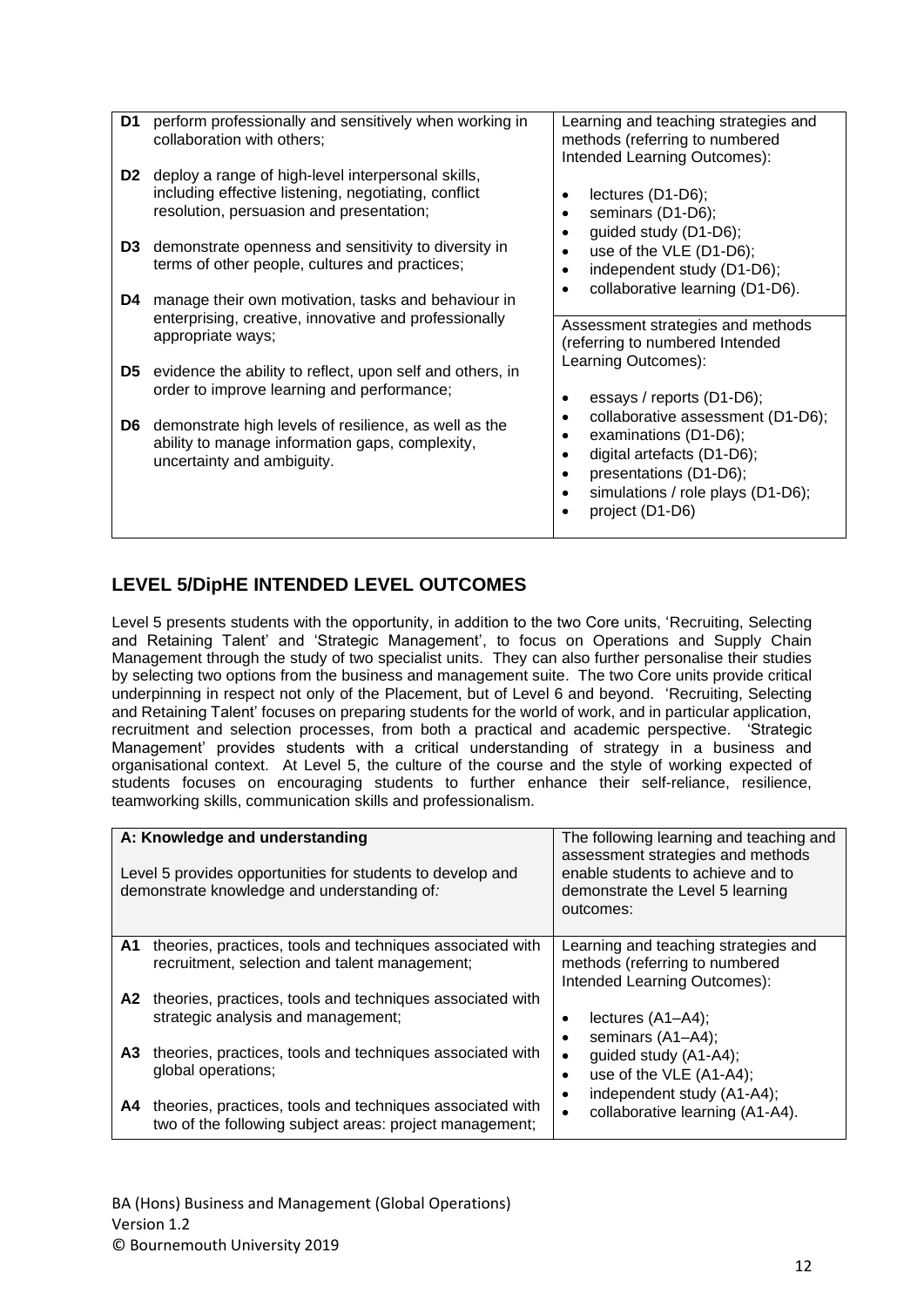| <b>B: Intellectual skills</b> | consumer behaviour; branding and integrated marketing<br>communications; HRM; responsible business practice;<br>digital marketing.<br>Level 5 provides opportunities for students to:                        | Assessment strategies and methods<br>(referring to numbered Intended<br>Learning Outcomes):<br>essays / reports (A1-A4);<br>$\bullet$<br>collaborative assessment (A1-A4);<br>$\bullet$<br>examinations (A1-A4);<br>$\bullet$<br>digital artefacts (A1-A4);<br>$\bullet$<br>presentations (A1-A4);<br>$\bullet$<br>simulations / role plays (A1-A4);<br>$\bullet$<br>project (A1-A4).<br>$\bullet$<br>The following learning and teaching and<br>assessment strategies and methods<br>enable students to achieve and to<br>demonstrate the Level 5 learning<br>outcomes: |
|-------------------------------|--------------------------------------------------------------------------------------------------------------------------------------------------------------------------------------------------------------|--------------------------------------------------------------------------------------------------------------------------------------------------------------------------------------------------------------------------------------------------------------------------------------------------------------------------------------------------------------------------------------------------------------------------------------------------------------------------------------------------------------------------------------------------------------------------|
| B1                            | analyse and evaluate core and specialised business<br>functions and processes;                                                                                                                               | Learning and teaching strategies and<br>methods (referring to numbered<br>Intended Learning Outcomes):                                                                                                                                                                                                                                                                                                                                                                                                                                                                   |
| B2                            | identify and apply appropriate concepts, theories and<br>models to analyse situations;                                                                                                                       | lectures (B1-B4);<br>$\bullet$<br>seminars (B1-B4);<br>$\bullet$                                                                                                                                                                                                                                                                                                                                                                                                                                                                                                         |
| B3<br><b>B4</b>               | select, prioritise, synthesise and integrate information<br>professionally and credibly, ensuring that conclusions<br>are supported by evidence;<br>deploy an array of skills to undertake business research | guided study (B1-B4);<br>$\bullet$<br>use of the VLE (B1-B4);<br>$\bullet$<br>independent study (B1-B4);<br>$\bullet$<br>collaborative learning (B1-B4).<br>$\bullet$                                                                                                                                                                                                                                                                                                                                                                                                    |
|                               | and generate credible solutions and hypotheses.                                                                                                                                                              | Assessment strategies and methods<br>(referring to numbered Intended<br>Learning Outcomes):                                                                                                                                                                                                                                                                                                                                                                                                                                                                              |
|                               |                                                                                                                                                                                                              | essays / reports (B1-B4);<br>$\bullet$<br>collaborative assessment (B1-B4);<br>$\bullet$<br>examinations (B1-B4);<br>$\bullet$<br>digital artefacts (B1-B4);<br>$\bullet$<br>presentations (B1-B4);<br>simulations / role plays (B1-B4).                                                                                                                                                                                                                                                                                                                                 |
| <b>C: Practical skills</b>    |                                                                                                                                                                                                              | The following learning and teaching and<br>assessment strategies and methods                                                                                                                                                                                                                                                                                                                                                                                                                                                                                             |
|                               | Level 5 provides opportunities for students to:                                                                                                                                                              | enable students to achieve and to<br>demonstrate the Level 5 learning<br>outcomes:                                                                                                                                                                                                                                                                                                                                                                                                                                                                                       |
| C1                            | demonstrate increasing confidence and competence in<br>the use of information and digital technologies;                                                                                                      | Learning and teaching strategies and<br>methods (referring to numbered<br>Intended Learning Outcomes):                                                                                                                                                                                                                                                                                                                                                                                                                                                                   |
|                               | C2 locate, extract and interpret data from different sources,<br>acknowledging and referencing sources in accordance<br>with prescribed referencing and ethical requirements;                                | lectures (C1-C4);<br>$\bullet$<br>seminars (C1-C4);<br>$\bullet$<br>guided study (C1-C4);<br>$\bullet$<br>use of the VLE (C1-C4);                                                                                                                                                                                                                                                                                                                                                                                                                                        |
|                               | C3 communicate effectively in a range of different contexts<br>and scenarios, using a variety of media / channels, and<br>presenting data in a range of appropriate formats;                                 | $\bullet$<br>independent study (C1-C4);<br>$\bullet$<br>collaborative learning (C1-C4).<br>$\bullet$                                                                                                                                                                                                                                                                                                                                                                                                                                                                     |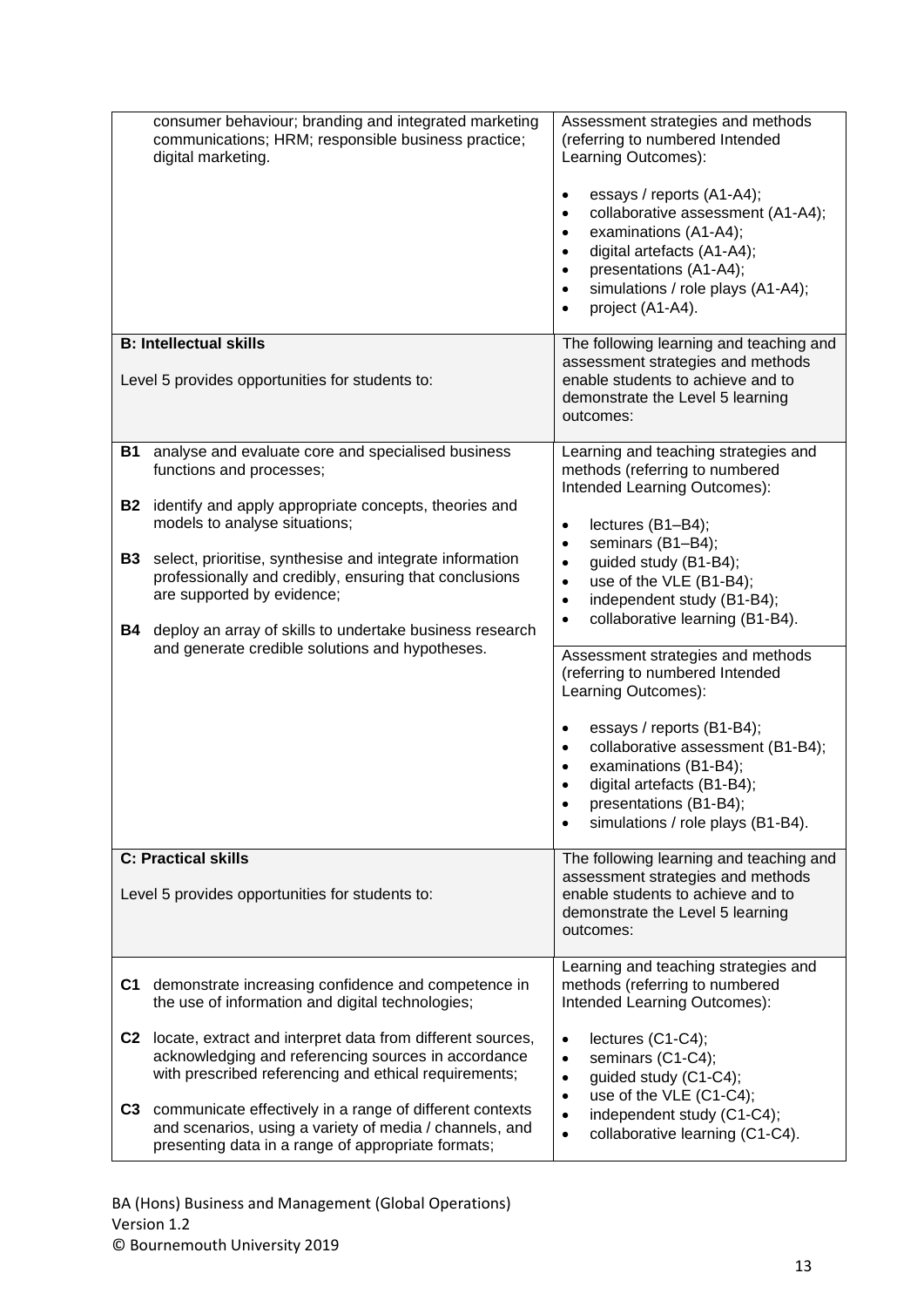|                | C4 develop a range of strategies for successful placement<br>search.                                                                       | Assessment strategies and methods<br>(referring to numbered Intended<br>Learning Outcomes):<br>essays / reports (C1-C3);<br>$\bullet$<br>collaborative assessment (C1-C4);<br>$\bullet$<br>examinations (C1-C3);<br>$\bullet$<br>digital artefacts (C1-C4);<br>$\bullet$<br>presentations (C1-C4);<br>$\bullet$<br>simulations / role plays (C1-C4).<br>$\bullet$ |
|----------------|--------------------------------------------------------------------------------------------------------------------------------------------|-------------------------------------------------------------------------------------------------------------------------------------------------------------------------------------------------------------------------------------------------------------------------------------------------------------------------------------------------------------------|
|                | D: Transferable skills                                                                                                                     | The following learning and teaching and<br>assessment strategies and methods                                                                                                                                                                                                                                                                                      |
|                | Level 5 provides opportunities for students to:                                                                                            | enable students to achieve and to<br>demonstrate the Level 5 learning<br>outcomes:                                                                                                                                                                                                                                                                                |
| D1             | perform professionally and sensitively when working in<br>collaboration with others;                                                       | Learning and teaching strategies and<br>methods (referring to numbered<br>Intended Learning Outcomes):                                                                                                                                                                                                                                                            |
| D <sub>2</sub> | deploy a range of interpersonal skills including effective<br>listening, negotiating, conflict resolution, persuasion and<br>presentation; | $\bullet$<br>lectures (D1-D6);<br>seminars (D1-D6);<br>$\bullet$<br>guided study (D1-D6);<br>$\bullet$                                                                                                                                                                                                                                                            |
| D <sub>3</sub> | demonstrate openness and sensitivity to diversity in<br>terms of other people, cultures and practices;                                     | use of the VLE (D1-D6);<br>$\bullet$<br>independent study (D1-D6);<br>$\bullet$                                                                                                                                                                                                                                                                                   |
| D4             | manage their own motivation, tasks and behaviour in<br>enterprising, creative, innovative and professionally<br>appropriate ways;          | collaborative learning (D1-D6).<br>$\bullet$<br>Assessment strategies and methods<br>(referring to numbered Intended                                                                                                                                                                                                                                              |
| D <sub>5</sub> | evidence the ability to reflect, upon self and others, in<br>order to improve learning and performance;                                    | Learning Outcomes):<br>essays / reports (D1-D6);<br>$\bullet$                                                                                                                                                                                                                                                                                                     |
| D <sub>6</sub> | increasingly demonstrate resilience, and the ability to<br>manage complexity, uncertainty and ambiguity.                                   | collaborative assessment (D1-D6);<br>$\bullet$<br>examinations (D1-D6);<br>$\bullet$<br>digital artefacts (D1-D6);<br>$\bullet$<br>presentations (D1-D6);<br>$\bullet$<br>simulations / role plays (D1-D6).<br>$\bullet$                                                                                                                                          |

## **LEVEL 4/Cert HE INTENDED LEVEL OUTCOMES**

Most students are likely to join the course as 'occupational generalists', committed to studying business and management, but with little clear thought as to later specialisation or ultimate career pathway. Most, though not all, applicants will have studied Business Studies and/or Economics to A2 standard. Level 4 provides a broad introduction to the core business activities and the main contexts in which they operate. All students are exposed to international perspectives of business and management, as well as the importance of project management, through the Semester 1 'Developing Management Competencies' unit. In Semester 2, students have the opportunity to integrate their learning from different units, as well as further hone their personal and professional competencies, through a dynamic, contemporary Business Simulation. From the Induction period onwards, students are expected to increasingly take greater responsibility for their own learning and work in partnership with staff to create a culture which emphasises self-management, teamwork, mutual respect and professionalism. The 'Business Simulation' unit provides a focus for students to evidence professional behaviour, a range of interpersonal skills, and the ability to integrate knowledge from the various subjects studied at Level 4.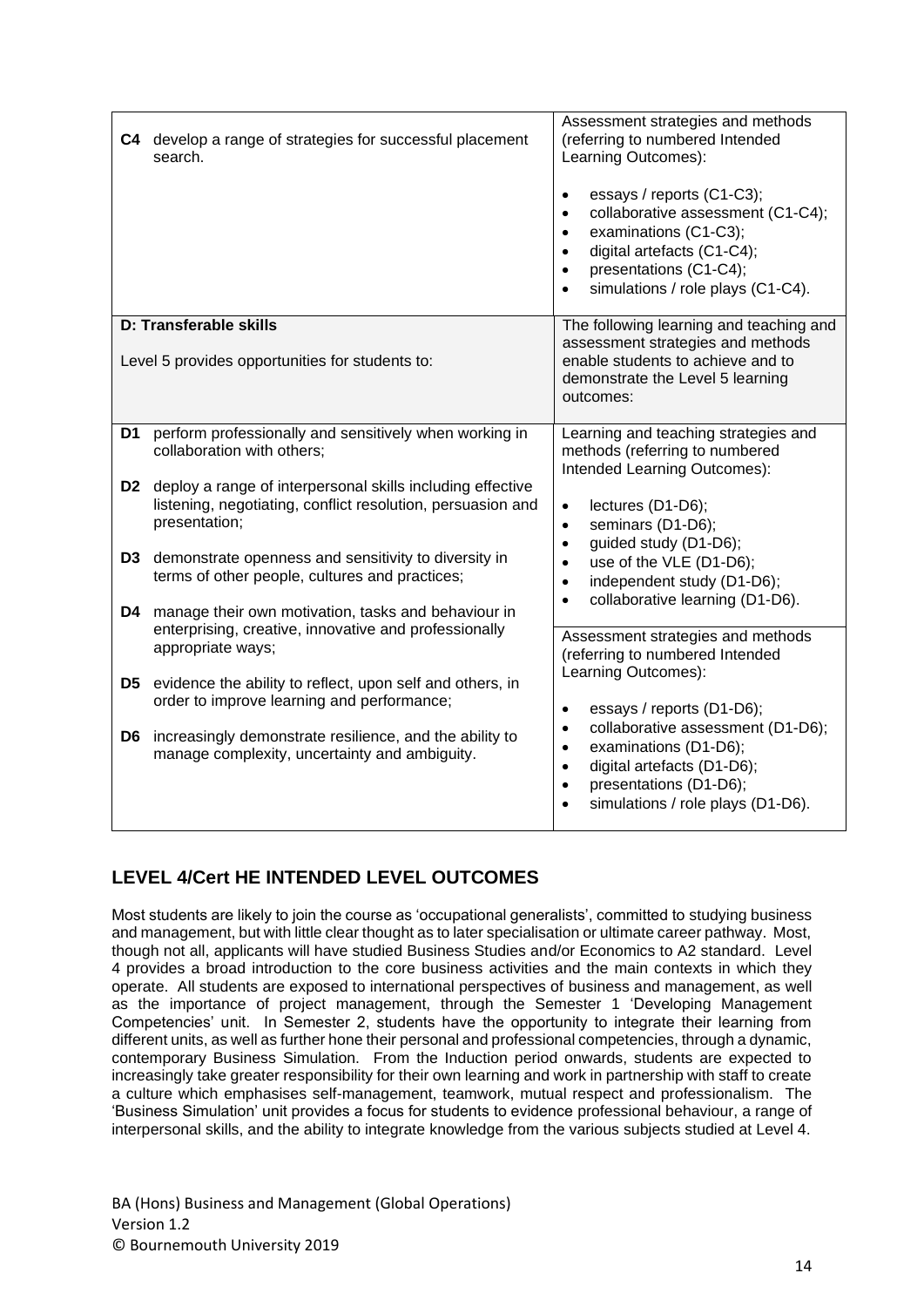|                                                  | A: Knowledge and understanding<br>Level 4 provides opportunities for students to develop and<br>demonstrate knowledge and understanding of:                                                                                                                                                                                                                                                                                                               | The following learning and teaching and<br>assessment strategies and methods<br>enable students to achieve and to<br>demonstrate the Level 4 learning<br>outcomes:                                                                                                                                                                                                                                                                                                                                                                                                                                                                                                                                                       |
|--------------------------------------------------|-----------------------------------------------------------------------------------------------------------------------------------------------------------------------------------------------------------------------------------------------------------------------------------------------------------------------------------------------------------------------------------------------------------------------------------------------------------|--------------------------------------------------------------------------------------------------------------------------------------------------------------------------------------------------------------------------------------------------------------------------------------------------------------------------------------------------------------------------------------------------------------------------------------------------------------------------------------------------------------------------------------------------------------------------------------------------------------------------------------------------------------------------------------------------------------------------|
| A1<br>A3                                         | theories, practices, tools and techniques associated with<br>the following subject areas: economics; global business;<br>organisational behaviour; responsible management;<br>accounting; marketing;<br>A2 the inter-relationships between functions, processes and<br>the external environment;<br>theories, practices, tools and techniques associated with<br>learning, developing employability skills, and personal<br>and professional development. | Learning and teaching strategies and<br>methods (referring to numbered<br>Intended Learning Outcomes):<br>lectures (A1-A3);<br>$\bullet$<br>seminars (A1-A3);<br>$\bullet$<br>guided study (A1-A3);<br>$\bullet$<br>use of the VLE (A1-A3);<br>$\bullet$<br>independent study (A1-A3);<br>$\bullet$<br>collaborative learning (A1-A3).<br>$\bullet$<br>Assessment strategies and methods<br>(referring to numbered Intended<br>Learning Outcomes):                                                                                                                                                                                                                                                                       |
|                                                  | <b>B: Intellectual skills</b>                                                                                                                                                                                                                                                                                                                                                                                                                             | essays / reports (A1-A3);<br>$\bullet$<br>collaborative assessment (A1-A3);<br>$\bullet$<br>examinations (A1-A3);<br>$\bullet$<br>digital artefacts (A1-A3);<br>$\bullet$<br>presentations (A1-A3);<br>$\bullet$<br>simulations / role plays (A1-A3);<br>$\bullet$<br>project (A1-A3).<br>$\bullet$<br>The following learning and teaching and                                                                                                                                                                                                                                                                                                                                                                           |
|                                                  | Level 4 provides opportunities for students to:                                                                                                                                                                                                                                                                                                                                                                                                           | assessment strategies and methods<br>enable students to achieve and to<br>demonstrate the Level 4 learning<br>outcomes:                                                                                                                                                                                                                                                                                                                                                                                                                                                                                                                                                                                                  |
| <b>B1</b><br><b>B2</b><br><b>B3</b><br><b>B4</b> | understand, analyse and evaluate core and specialised<br>business functions and processes;<br>evaluate and apply fundamental concepts, theories and<br>models to analyse situations;<br>effectively select, prioritise, synthesise and integrate<br>information, ensuring that conclusions are supported by<br>evidence;<br>deploy appropriate skills to undertake business research<br>and generate proposed solutions and hypotheses.                   | Learning and teaching strategies and<br>methods (referring to numbered<br>Intended Learning Outcomes):<br>lectures (B1-B4);<br>$\bullet$<br>seminars (B1-B4);<br>$\bullet$<br>guided study (B1-B4);<br>$\bullet$<br>use of the VLE (B1-B4);<br>$\bullet$<br>independent study (B1-B4);<br>$\bullet$<br>collaborative learning (B1-B4).<br>$\bullet$<br>Assessment strategies and methods<br>(referring to numbered Intended<br>Learning Outcomes):<br>essays / reports (B1-B4);<br>$\bullet$<br>collaborative assessment (B1-B4);<br>$\bullet$<br>examinations (B1-B4);<br>$\bullet$<br>digital artefacts (B1-B4);<br>$\bullet$<br>presentations (B1-B4);<br>$\bullet$<br>simulations / role plays (B1-B4).<br>$\bullet$ |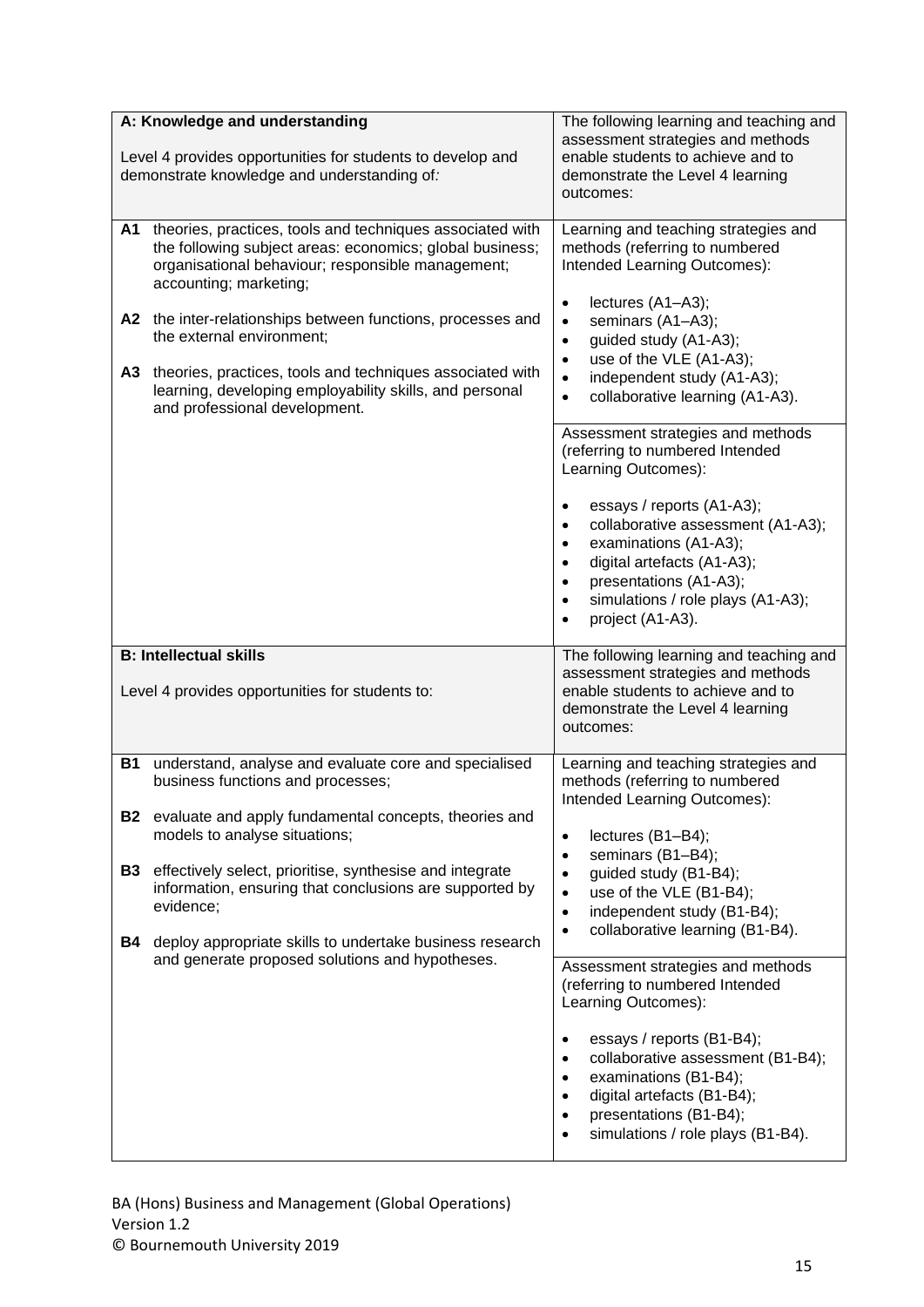|                | <b>C: Practical skills</b>                                                                                                                                                                                                                                                                                                                                 | The following learning and teaching and                                                                                                                                                                                                                                                                                                                           |
|----------------|------------------------------------------------------------------------------------------------------------------------------------------------------------------------------------------------------------------------------------------------------------------------------------------------------------------------------------------------------------|-------------------------------------------------------------------------------------------------------------------------------------------------------------------------------------------------------------------------------------------------------------------------------------------------------------------------------------------------------------------|
|                | Level 4 provides opportunities for students to:                                                                                                                                                                                                                                                                                                            | assessment strategies and methods<br>enable students to achieve and to<br>demonstrate the Level 4 learning<br>outcomes:                                                                                                                                                                                                                                           |
| C1             | demonstrate confidence and competence in the use of<br>information and digital technologies;                                                                                                                                                                                                                                                               | Learning and teaching strategies and<br>methods (referring to numbered<br>Intended Learning Outcomes):                                                                                                                                                                                                                                                            |
| C3             | C2 locate, extract and interpret data from different sources,<br>acknowledging and referencing sources in accordance<br>with prescribed referencing and ethical requirements;<br>communicate effectively in a range of different contexts<br>and scenarios, using a variety of media / channels, and<br>presenting data in a range of appropriate formats. | lectures (C1-C3);<br>$\bullet$<br>seminars (C1-C3);<br>$\bullet$<br>guided study (C1-C3);<br>$\bullet$<br>use of the VLE (C1-C3);<br>$\bullet$<br>independent study (C1-C3);<br>$\bullet$<br>collaborative learning (C1-C3).<br>$\bullet$                                                                                                                         |
|                |                                                                                                                                                                                                                                                                                                                                                            | Assessment strategies and methods<br>(referring to numbered Intended<br>Learning Outcomes):<br>essays / reports (C1-C3);<br>$\bullet$<br>collaborative assessment (C1-C3);<br>$\bullet$<br>examinations (C1-C3);<br>$\bullet$<br>digital artefacts (C1-C3);<br>$\bullet$<br>presentations (C1-C3);<br>$\bullet$<br>simulations / role plays (C1-C3).<br>$\bullet$ |
|                | D: Transferable skills<br>Level 4 provides opportunities for students to:                                                                                                                                                                                                                                                                                  | The following learning and teaching and<br>assessment strategies and methods<br>enable students to achieve and to<br>demonstrate the Level 4 learning                                                                                                                                                                                                             |
|                |                                                                                                                                                                                                                                                                                                                                                            | outcomes:                                                                                                                                                                                                                                                                                                                                                         |
| D1             | perform effectively when working in collaboration with<br>others;                                                                                                                                                                                                                                                                                          | Learning and teaching strategies and<br>methods (referring to numbered                                                                                                                                                                                                                                                                                            |
| D <sub>2</sub> | begin to develop competence and confidence in a range<br>of interpersonal skills, including effective listening,<br>negotiating, conflict resolution, persuasion and<br>presentation;                                                                                                                                                                      | Intended Learning Outcomes):<br>lectures (D1-D6);<br>٠<br>seminars (D1-D6);<br>$\bullet$<br>guided study (D1-D6);<br>$\bullet$<br>$\bullet$                                                                                                                                                                                                                       |
| D3             | demonstrate openness and sensitivity to diversity in<br>terms of other people, cultures and practices;                                                                                                                                                                                                                                                     | use of the VLE (D1-D6);<br>independent study (D1-D6);<br>$\bullet$<br>collaborative learning (D1-D6).<br>$\bullet$                                                                                                                                                                                                                                                |
| D4             | understand and increasingly manage their own<br>motivation, tasks and behaviour in enterprising, creative,<br>innovative and professionally appropriate ways;                                                                                                                                                                                              | Assessment strategies and methods<br>(referring to numbered Intended<br>Learning Outcomes):                                                                                                                                                                                                                                                                       |
| D5<br>D6       | evidence the ability to reflect, upon self and others, in<br>order to improve learning and performance;<br>begin to demonstrate resilience, as well as the ability to                                                                                                                                                                                      | essays / reports (D1-D6);<br>$\bullet$<br>collaborative assessment (D1-D6);<br>$\bullet$<br>examinations (D1-D6);<br>٠                                                                                                                                                                                                                                            |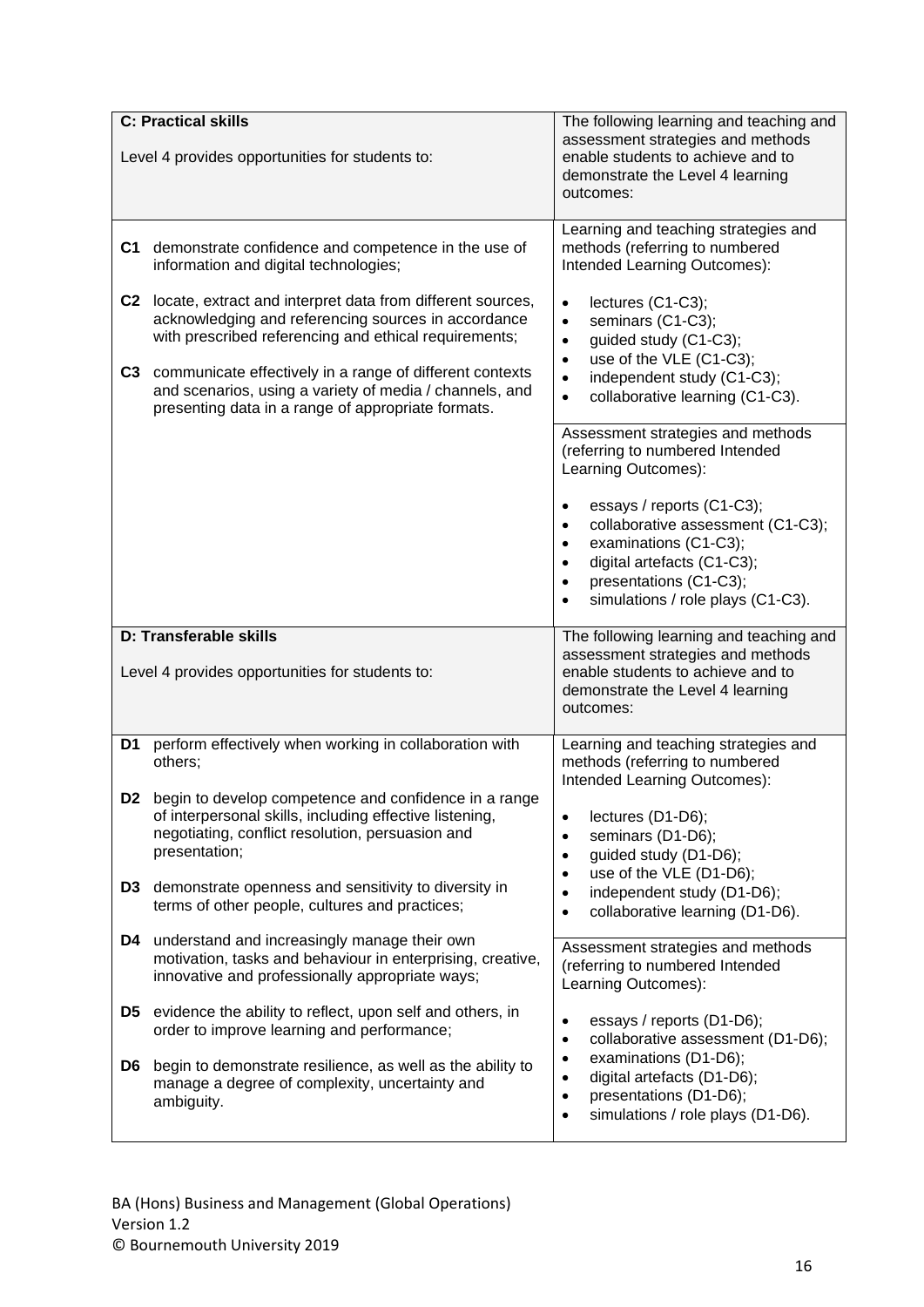## **ADMISSION REGULATIONS**

The regulations for this programme are the University's Standard Undergraduate Admission Regulations: [https://intranetsp.bournemouth.ac.uk/pandptest/3a-undergraduate-admissions](https://intranetsp.bournemouth.ac.uk/pandptest/3a-undergraduate-admissions-regulations.pdf)[regulations.pdf](https://intranetsp.bournemouth.ac.uk/pandptest/3a-undergraduate-admissions-regulations.pdf)

Applicants may be allowed to enter this Programme with or without advanced standing on the basis of completion of courses offered by partner providers. Details of approved partner providers, accepted qualifications and agreed entry criteria are available via the Recognition Register located here: [I:\Academic Services\Collaborative\Recognition arrangements](file://///Bournemouth.ac.uk/data/staff/IntraStore/Academic%20Services/Collaborative/Recognition%20arrangements)

## **PROGRESSION ROUTES**

Recognition arrangements provide formally approved entry or progression routes, through which students are eligible to apply for a place on a programme leading to a BU award. Recognition does not guarantee entry onto the BU receiving programme only eligibility to apply. In some cases, additional entry criteria such as a Merit classification from the feeder programme may also apply. Please see the Recognition Register for a full list of approved Recognition arrangements and agreed entry criteria: [I:\Academic Services\Collaborative\Recognition arrangements](file://///Bournemouth.ac.uk/data/staff/IntraStore/Academic%20Services/Collaborative/Recognition%20arrangements)

In order to take advantage of exciting new approaches to learning and teaching, as well as developments in industry, the current, approved Articulation/Recognition/Progression route(s) for this programme may be subject to change. Where this happens students will be informed and supported by the Faculty as early as possible.

## **ASSESSMENT REGULATIONS**

The regulations for this programme are the University's Standard Undergraduate Assessment Regulations: [https://intranetsp.bournemouth.ac.uk/pandptest/6a-standard-assessment-regulations](https://intranetsp.bournemouth.ac.uk/pandptest/6a-standard-assessment-regulations-undergraduate.pdf)[undergraduate.pdf](https://intranetsp.bournemouth.ac.uk/pandptest/6a-standard-assessment-regulations-undergraduate.pdf)

### **WORK BASED LEARNING (WBL) AND PLACEMENT ELEMENTS**

### **Full-Time Sandwich Mode**

Students who opt to study the Programme in Full-Time Sandwich mode undertake a Placement in Year 3 (Level P), which must meet the following criteria:

- minimum of 30 weeks;
- full-time;
- in a position of meaningful responsibility:
- formally approved by BU:
- comprise no more than two separate internships.

The Placement helps students:

- synthesise and integrate their learning;
- enhance their personal and professional effectiveness;
- further develop their employability skills;
- develop their critical skills, through exposure to the application of tools and techniques in a variety of real scenarios;
- critically reflect upon career choices and direction;
- showcase their talents to a potential Graduate employer;
- shape the nature and subject of their final-year subject specialisation;

BA (Hons) Business and Management (Global Operations)

#### Version 1.2

© Bournemouth University 2019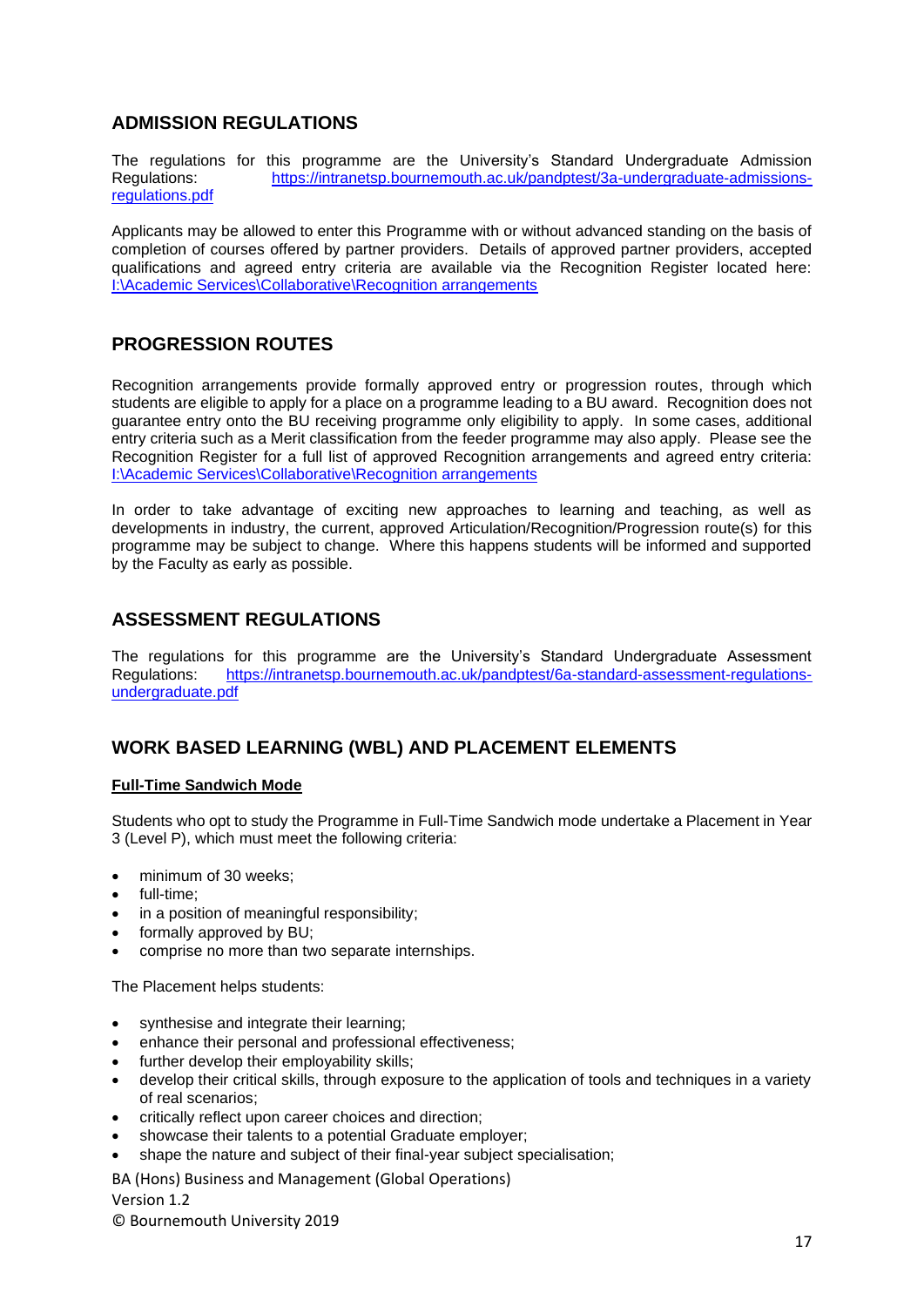refine their ideas in respect of the Level 6 Project.

The Placements team maintains contact with a large and growing network of organisations that regularly turn to the Business School to recruit placement students. Placements can be anywhere in the world, although experience shows that the majority of students find jobs that are UK-based. Placements are carefully screened to ensure that they provide the student with an appropriate, relevant and sufficiently challenging work experience.

Students are primed to begin thinking about Placement search from Level 4 Induction, during which they undertake an Employability Skills Audit, and then within the 'Developing Management Competencies' (DMC) unit, in which they are required to develop a professional online Portfolio, as well as a conventional CV. Furthermore, within the Level 5 unit, 'Recruiting, Selecting and Retaining Talent', students are exposed to a range of contemporary recruitment and selection processes, through a series of simulated activities, so that they feel confident and equipped in respect of application procedures, interview technique, and contemporary recruitment processes, such as assessment centres.

In preparation for the Placement, specialist Placements and Careers staff support and advise students on job search, CVs, application procedures, interview techniques and self-presentation.

The Level 5 Assessment Board determines students' eligibility to progress to Placement. In the case of international students, progression is subject to UK Border Agency regulations and policies.

During their Placement, each student receives ongoing support from a specialist Placement Development Advisor (PDA), who will hold a review meeting with each student whilst they are on Placement. PDAs are crucial members of the Programme Team, as they support and advise students in the development of their Professional Development Portfolio (PDP), as well as in relation to their Level 6 Pathway and Project choices. Students also receive support via other communication channels such as e-mail, telephone and the VLE.

Having completed the Placement, the student is expected to demonstrate:

- an appreciation of organisational processes and practices;
- a critical awareness of the competencies required to manage organisational tasks;
- the ability to adapt and apply academic skills to a professional working environment;
- the ability to manage her/his own personal development and learning effectively as an individual and as part of a team;
- the ability to reflect on experience (reflection on action), personal and professional development.

### **Exemptions**

- Students with prior work experience may be considered for exemption from Placement in accordance with BU's Policies and Procedures;
- Students wishing not to undertake a Placement may transfer to the Full-Time (3-year) programme.

### **Full-Time Mode**

Students undertaking this route are encouraged to secure shorter-term and/or part-time work experience through opportunities promoted via MyCareerHub.

In view of the fact that Graduate employers place such great emphasis on students having undertaken a Placement as part of their Degree, students opting to not do a Placement, and to complete the Programme in Full-Time mode, will be counselled on the implications for their careers of choosing this route.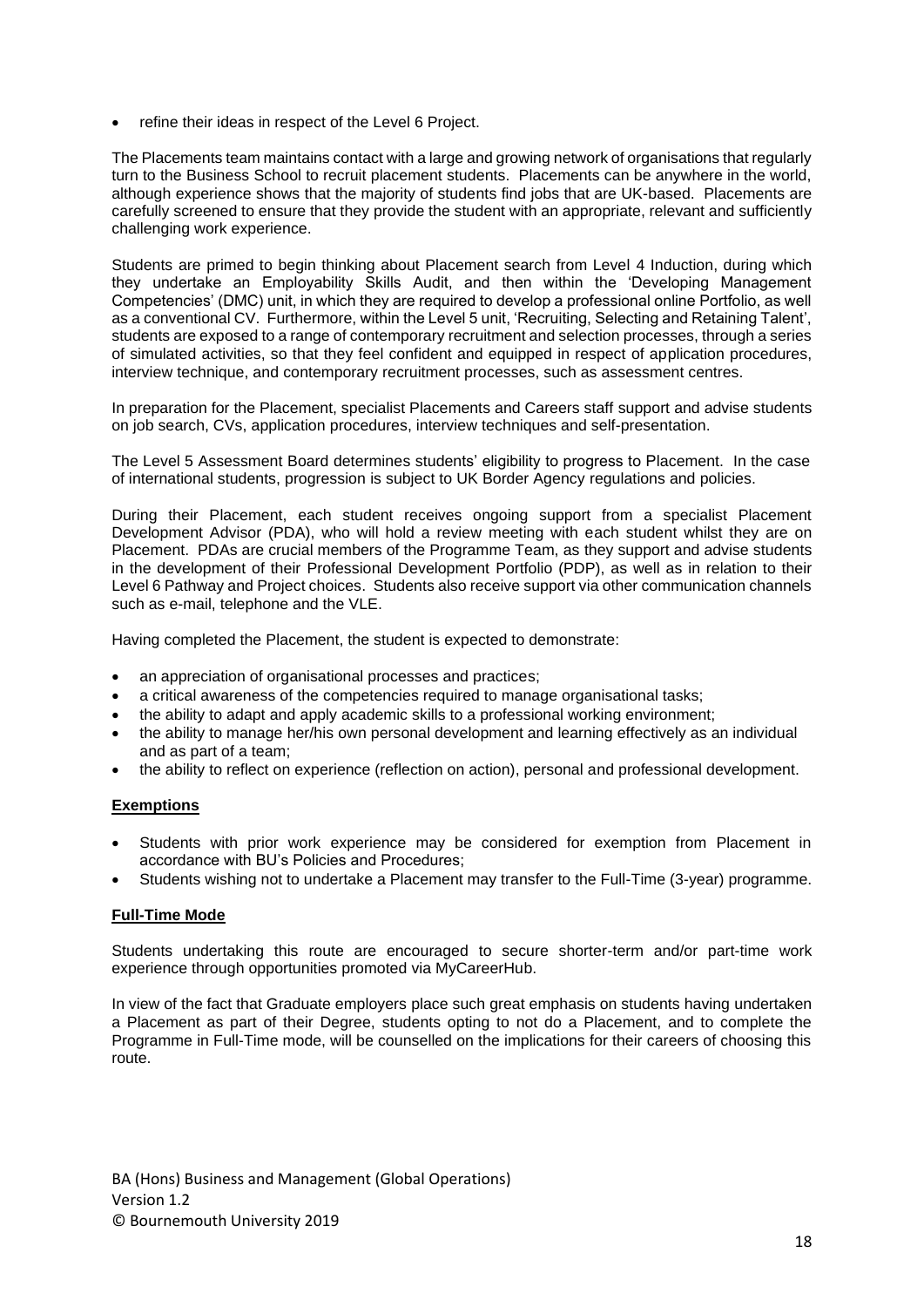# **Programme Skills Matrix**

|              |                                                     | Programme Intended Learning Outcomes (refer to Table below) |                          |                      |                          |                      |                          |                      |                          |                      |                      |                |                      |                          |                          |                      |                      |                      |                      |                      |                      |
|--------------|-----------------------------------------------------|-------------------------------------------------------------|--------------------------|----------------------|--------------------------|----------------------|--------------------------|----------------------|--------------------------|----------------------|----------------------|----------------|----------------------|--------------------------|--------------------------|----------------------|----------------------|----------------------|----------------------|----------------------|----------------------|
| <b>Units</b> |                                                     |                                                             | А                        | A                    | A                        | A                    | Α                        | в                    | в                        | в                    | в                    |                |                      |                          |                          |                      | D                    | D                    | D.                   | D                    | D                    |
|              |                                                     |                                                             | $\overline{2}$           | 3                    |                          | 5                    | 6                        |                      | $\mathbf{2}$             | 3                    |                      |                | 2                    | 3                        |                          |                      | $\mathbf{2}$         | 3                    |                      | 5                    | 6                    |
|              | Research in Business and Management                 | $\star$                                                     | $\star$                  | $\star$              | $\star$                  | $\star$              | $\star$                  | $\star$              | $\star$                  | $\star$              | $\star$              | $\star$        | $\star$              | $\star$                  | $\star$                  | $\star$              | $\star$              | $\star$              | $\star$              | $\star$              | $\star$              |
|              | Organisational Leadership                           | $\star$                                                     | $\star$                  | $\star$              | $\star$                  | $\star$              |                          | $\star$              | $\star$                  | $\star$              | $\star$              | $\star$        |                      | $\star$                  | $\star$                  |                      |                      |                      | $\star$              |                      | $\star$              |
|              | <b>Research Project</b>                             | $\overline{\phantom{a}}$                                    | $\star$                  | $\ddot{\phantom{0}}$ | $\overline{\phantom{a}}$ | $\star$              | $\ddot{\phantom{0}}$     | $\star$              | $\star$                  | $\overline{v}$       | $\star$              | $\star$        |                      | $\star$                  | $\star$                  |                      | $\star$              | $\star$              | $\star$              | $\ddot{\phantom{0}}$ | $\star$              |
| 6            | Hacking for Sustainability Project                  |                                                             | $\overline{ }$           |                      | $\ddot{\phantom{1}}$     | $\ddot{\phantom{0}}$ | $\overline{\phantom{a}}$ | $\ddot{\phantom{1}}$ |                          |                      | $\ddot{\phantom{1}}$ | $\overline{ }$ |                      | $\ddot{\phantom{0}}$     |                          |                      | $\ddot{\phantom{1}}$ | $\overline{v}$       |                      | $\ddot{\phantom{0}}$ | $\ddot{\phantom{1}}$ |
|              | <b>Global Operations Strategy</b>                   | $\ddot{\phantom{1}}$                                        | $\star$                  | $\ddot{\phantom{0}}$ | $\star$                  | $\star$              | $\ddot{\phantom{1}}$     | $\ddot{\phantom{1}}$ | $\ddot{\phantom{0}}$     |                      | $\star$              | $\star$        |                      | $\ddot{\phantom{0}}$     | $\star$                  |                      | $\star$              | $\ddot{\phantom{1}}$ | $\ddot{\phantom{1}}$ | $\star$              | $\star$              |
|              | Global Supply Chain Management                      | $\star$                                                     | $\overline{\phantom{a}}$ | $\ddot{\phantom{1}}$ | $\star$                  | $\ddot{\phantom{0}}$ | $\ddot{\phantom{1}}$     | $\ddot{\phantom{1}}$ | $\ddot{\phantom{0}}$     | $\ddot{\phantom{1}}$ | $\star$              | $\star$        |                      | $\star$                  | $\star$                  |                      |                      |                      | $\ddot{\phantom{1}}$ |                      | $\star$              |
|              | Recruiting, Selecting and Retaining Talent          | $\star$                                                     | $\star$                  | $\star$              | $\star$                  | $\star$              |                          | $\star$              | $\overline{\phantom{a}}$ |                      | $\star$              | $\star$        |                      | $\star$                  | $\overline{\phantom{a}}$ |                      | $\star$              | $\star$              | $\star$              | $\ddot{\phantom{0}}$ | $\star$              |
|              | <b>Strategic Management</b>                         | $\star$                                                     | $\star$                  | $\ddot{\phantom{1}}$ | $\star$                  | $\star$              |                          | $\star$              | $\star$                  | $\ddot{\phantom{1}}$ | $\star$              | $\star$        |                      | $\ddot{\phantom{0}}$     | $\star$                  |                      | $\star$              | $\star$              | $\star$              | $\star$              | $\star$              |
|              | <b>Global Operations Management</b>                 | $\star$                                                     | $\star$                  | $\star$              | $\star$                  | $\star$              | $\star$                  | $\star$              | $\star$                  | $\star$              | $\star$              | $\star$        | $\ddot{\phantom{1}}$ | $\star$                  | $\star$                  | $\star$              | $\star$              | $\star$              | $\star$              | $\star$              | $\star$              |
|              | <b>Project Management</b>                           | $\star$                                                     | $\star$                  | $\star$              | $\star$                  | $\star$              |                          | $\star$              | $\star$                  | $\star$              | $\star$              | $\star$        | $\star$              | $\star$                  | $\star$                  | $\star$              | $\star$              | $\star$              | $\star$              | $\star$              | $\star$              |
|              | Consumer Behaviour and Contemporary Issues          | $\ddot{\phantom{1}}$                                        | $\star$                  | $\star$              | $\star$                  | $\star$              |                          | $\star$              | $\star$                  | $\star$              | $\star$              | $\star$        | $\ddot{\phantom{1}}$ | $\overline{\phantom{a}}$ | ٠                        |                      | $\star$              | ÷                    | $\star$              | $\ddot{\phantom{1}}$ | $\star$              |
| 5            | Branding and Integrated Communications              | $\ddot{\phantom{1}}$                                        | $\star$                  | $\ddot{\phantom{0}}$ | $\star$                  | $\star$              |                          | $\star$              | $\ddot{\phantom{0}}$     | $\ddot{\phantom{1}}$ | $\star$              | $\star$        |                      | $\star$                  |                          |                      |                      |                      | $\star$              |                      | $\ddot{\phantom{1}}$ |
|              | Supply Chain Management                             | $\star$                                                     | $\star$                  | $\star$              | $\star$                  | $\star$              | $\star$                  | $\star$              | $\star$                  | $\star$              | $\star$              | $\star$        | $\ddot{\phantom{1}}$ | $\star$                  | $\star$                  |                      |                      |                      | $\star$              |                      | $\star$              |
|              | Fundamentals of HRM                                 | $\star$                                                     | $\star$                  | $\ddot{\phantom{1}}$ | $\star$                  | $\star$              |                          | $\star$              | $\star$                  | $\star$              | $\star$              | $\star$        | $\ddot{\phantom{1}}$ | $\star$                  | $\ddot{\phantom{1}}$     |                      |                      |                      | $\star$              |                      | $\star$              |
|              | Globally Responsible Business Practice              | $\star$                                                     | $\star$                  | $\ddot{\phantom{1}}$ | $\star$                  | $\star$              |                          | $\star$              | $\star$                  | $\ddot{\phantom{1}}$ | $\star$              | $\star$        |                      | $\ddot{\phantom{0}}$     | $\star$                  |                      |                      |                      | $\star$              |                      | $\star$              |
|              | Digital Marketing Fundamentals                      | $\star$                                                     | $\star$                  | $\star$              | $\star$                  | $\star$              |                          | $\star$              | $\star$                  | $\star$              | $\star$              | $\star$        |                      | $\star$                  | $\star$                  |                      |                      |                      | $\star$              |                      | $\star$              |
|              | Developing Management Competencies                  | $\star$                                                     | $\star$                  | $\star$              | $\star$                  | $\star$              |                          | $\star$              | $\star$                  | $\star$              | $\star$              | $\star$        |                      | $\star$                  | $\star$                  | $\star$              | $\star$              | $\star$              | $\star$              | $\star$              | $\star$              |
|              | <b>Global Business Environment</b>                  | $\star$                                                     | $\star$                  | $\ddot{\phantom{1}}$ | $\star$                  | $\star$              |                          | $\star$              | $\star$                  | $\star$              | $\star$              | $\star$        | $\ddot{\phantom{1}}$ | $\star$                  | $\ddot{\phantom{1}}$     |                      |                      |                      | $\star$              |                      | $\star$              |
|              | <b>Introduction to Accounting</b>                   | $\star$                                                     | $\star$                  |                      | $\star$                  | $\star$              |                          | $\star$              |                          |                      | $\star$              | $\star$        |                      | $\star$                  | $\star$                  |                      |                      |                      |                      |                      | $\star$              |
|              | Organisational Behaviour and Responsible Management | $\ddot{}$                                                   | $\star$                  | $\star$              | $\overline{\phantom{a}}$ | $\star$              |                          | $\star$              | $\star$                  |                      | $\star$              | $\star$        |                      | $\ddot{\phantom{0}}$     | $\star$                  |                      |                      | $\star$              |                      | $\star$              | $\star$              |
|              | <b>Business Simulation</b>                          | $\star$                                                     | $\ddot{\phantom{0}}$     | $\ddot{\phantom{1}}$ | $\star$                  | $\star$              |                          | $\star$              | $\ddot{\phantom{0}}$     | $\ddot{\phantom{1}}$ | $\star$              | $\star$        |                      | $\star$                  | $\ddot{\phantom{1}}$     | $\ddot{\phantom{1}}$ | $\star$              | $\ddot{\phantom{1}}$ | $\ddot{\phantom{1}}$ | $\ddot{\phantom{1}}$ | $\star$              |
|              | <b>Fundamentals of Marketing</b>                    | $\star$                                                     | $\star$                  |                      | $\star$                  | $\star$              |                          | $\star$              | $\star$                  | $\star$              | $\star$              | $\star$        |                      | $\star$                  | $\star$                  | $\star$              | $\star$              | $\star$              | $\star$              | $\star$              | $\star$              |